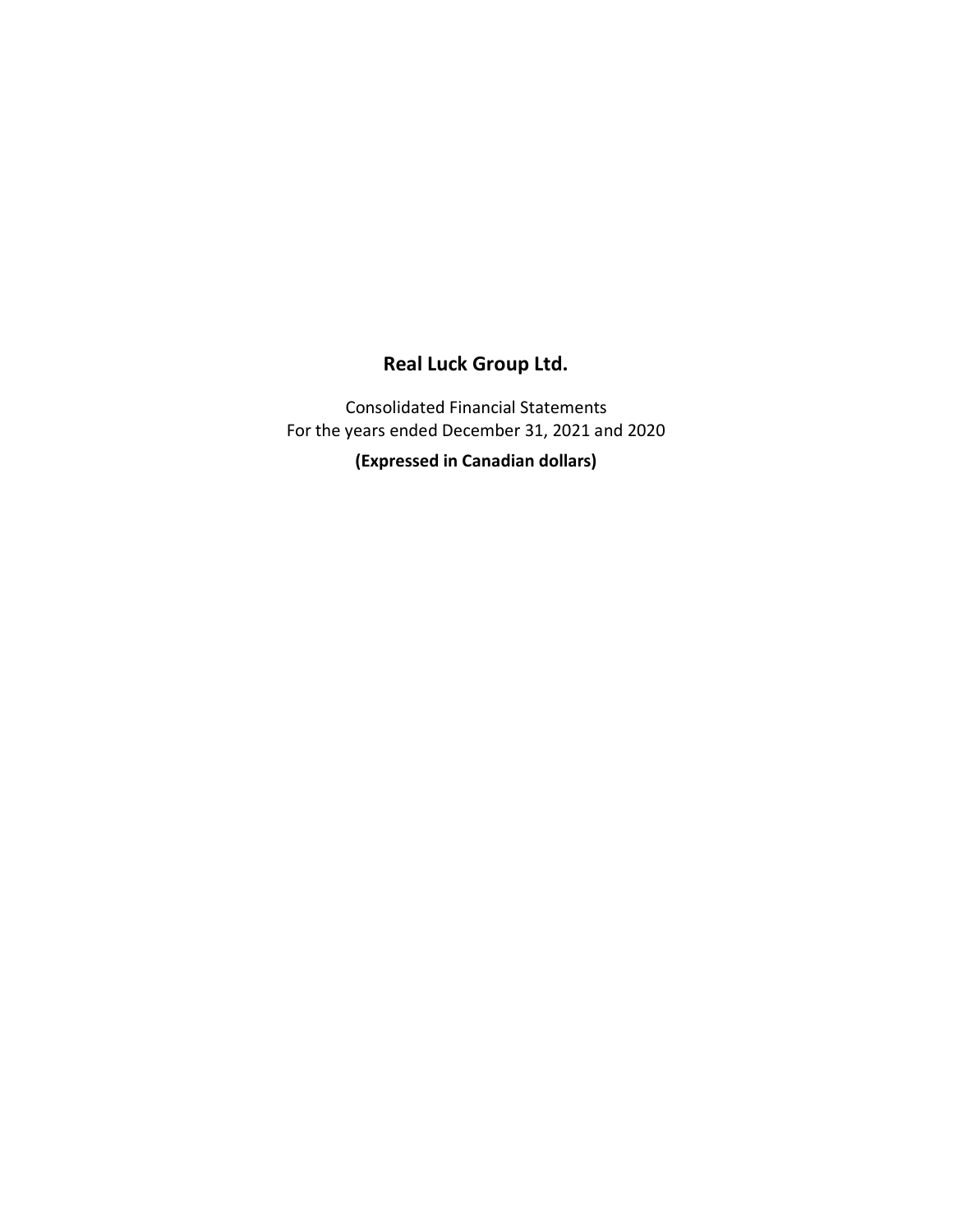

#### **Baker Tilly WM LLP**

1500 - 401 Bay Street Toronto, Ontario Canada M5H 2Y4 **T:** +1 416.368.7990 **F:** +1 416.368.0886

toronto@bakertilly.ca

#### **INDEPENDENT AUDITOR'S REPORT www.bakertilly.ca**

To the Shareholders of Real Luck Group Ltd.:

#### *Opinion*

We have audited the consolidated financial statements of Real Luck Group Ltd. and its subsidiaries (together the "Company"), which comprise the consolidated statements of financial position as at December 31, 2021 and 2020 and the consolidated statements of loss and comprehensive loss, consolidated statements of changes in equity (deficiency) and consolidated statements of cash flows for the years then ended, and notes to the consolidated financial statements, including a summary of significant accounting policies.

In our opinion, the accompanying consolidated financial statements present fairly, in all material respects, the consolidated financial position of the Company as at December 31, 2021 and 2020, and its consolidated financial performance and its consolidated cash flows for the years then ended in accordance with International Financial Reporting Standards.

#### *Basis for Opinion*

We conducted our audits in accordance with Canadian generally accepted auditing standards. Our responsibilities under those standards are further described in the *Auditor's Responsibilities for the Audit of the Consolidated Financial Statements* section of our report. We are independent of the Company in accordance with the ethical requirements that are relevant to our audits of the consolidated financial statements in Canada, and we have fulfilled our other ethical responsibilities in accordance with these requirements. We believe that the audit evidence we have obtained in our audits is sufficient and appropriate to provide a basis for our opinion.

#### *Other Information*

Management is responsible for the other information. The other information comprises the information included in the Management's Discussion & Analysis filed with the relevant Canadian securities commissions.

Our opinion on the consolidated financial statements does not cover the other information and we do not express any form of assurance conclusion thereon.

In connection with our audits of the consolidated financial statements, our responsibility is to read the other information and, in doing so, consider whether the other information is materially inconsistent with the consolidated financial statements or our knowledge obtained in the audits and remain alert for indications that the other information appears to be materially misstated. If, based on the work we have performed, we conclude that there is a material misstatement of this other information, we are required to report that fact in this auditor's report. We have nothing to report in this regard.

#### *Responsibilities of Management and Those Charged with Governance for the Consolidated Financial Statements*

Management is responsible for the preparation and fair presentation of the consolidated financial statements in accordance with International Financial Reporting Standards, and for such internal control as management determines is necessary to enable the preparation of consolidated financial statements that are free from material misstatement, whether due to fraud or error.

In preparing the consolidated financial statements, management is responsible for assessing the Company's ability to continue as a going concern, disclosing, as applicable, matters related to going concern and using the going concern basis of accounting unless management either intends to liquidate the Company or to cease operations, or has no realistic alternative but to do so.

Those charged with governance are responsible for overseeing the Company's financial reporting process.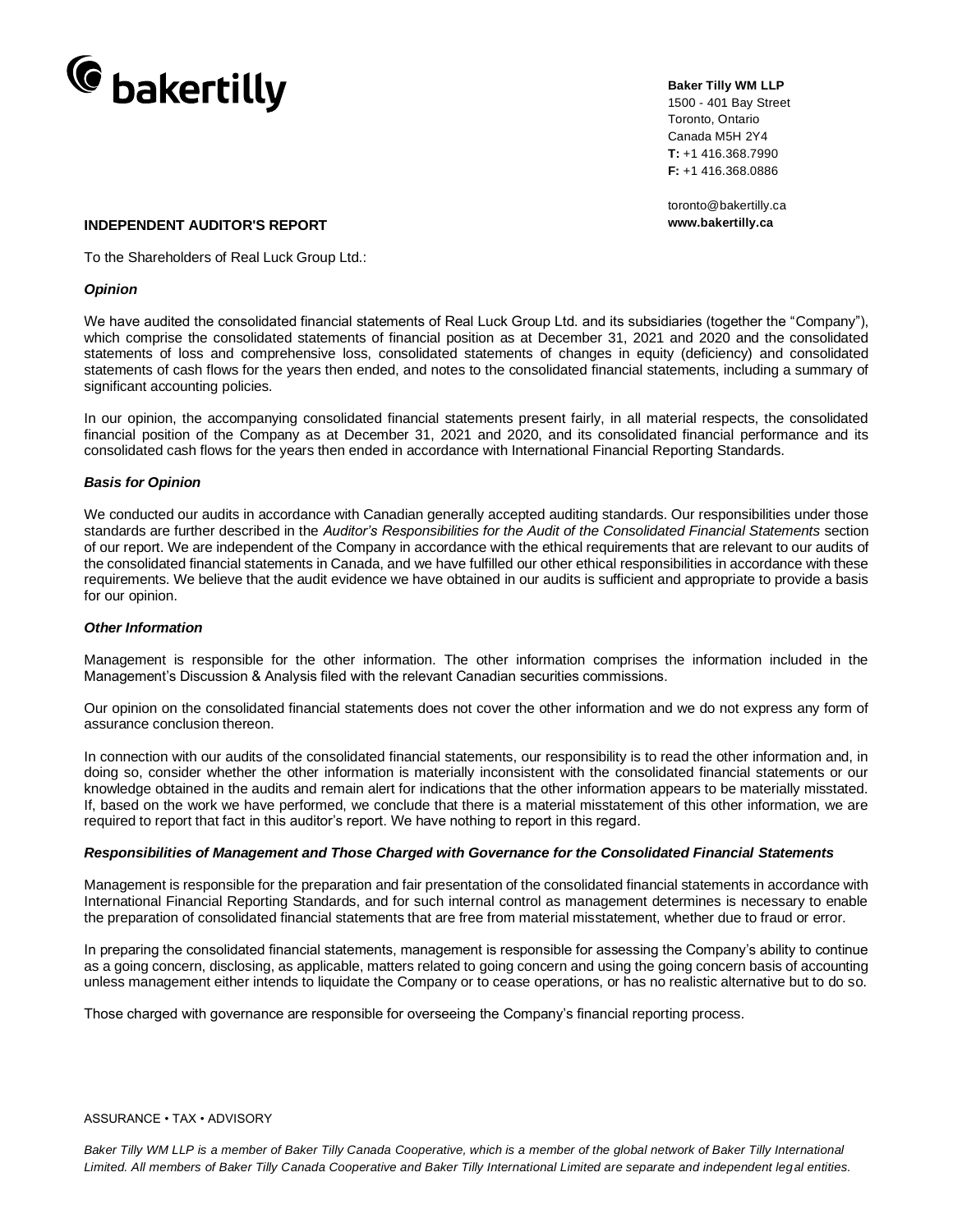

#### *Auditor's Responsibilities for the Audit of the Consolidated Financial Statements*

Our objectives are to obtain reasonable assurance about whether the consolidated financial statements as a whole are free from material misstatement, whether due to fraud or error, and to issue an auditor's report that includes our opinion. Reasonable assurance is a high level of assurance, but is not a guarantee that an audit conducted in accordance with Canadian generally accepted auditing standards will always detect a material misstatement when it exists. Misstatements can arise from fraud or error and are considered material if, individually or in the aggregate, they could reasonably be expected to influence the economic decisions of users taken on the basis of these consolidated financial statements.

As part of an audit in accordance with Canadian generally accepted auditing standards, we exercise professional judgment and maintain professional skepticism throughout the audit. We also:

- Identify and assess the risks of material misstatement of the consolidated financial statements, whether due to fraud or error, design and perform audit procedures responsive to those risks, and obtain audit evidence that is sufficient and appropriate to provide a basis for our opinion. The risk of not detecting a material misstatement resulting from fraud is higher than for one resulting from error, as fraud may involve collusion, forgery, intentional omissions, misrepresentations, or the override of internal control.
- Obtain an understanding of internal control relevant to the audit in order to design audit procedures that are appropriate in the circumstances, but not for the purpose of expressing an opinion on the effectiveness of the Company's internal control.
- Evaluate the appropriateness of accounting policies used and the reasonableness of accounting estimates and related disclosures made by management.
- Conclude on the appropriateness of management's use of the going concern basis of accounting and, based on the audit evidence obtained, whether a material uncertainty exists related to events or conditions that may cast significant doubt on the Company's ability to continue as a going concern. If we conclude that a material uncertainty exists, we are required to draw attention in our auditor's report to the related disclosures in the consolidated financial statements or, if such disclosures are inadequate, to modify our opinion. Our conclusions are based on the audit evidence obtained up to the date of our auditor's report. However, future events or conditions may cause the Company to cease to continue as a going concern.
- Evaluate the overall presentation, structure and content of the consolidated financial statements, including the disclosures, and whether the consolidated financial statements represent the underlying transactions and events in a manner that achieves fair presentation.
- Obtain sufficient appropriate audit evidence regarding the financial information of the entities or business activities within the Company to express an opinion on the consolidated financial statements. We are responsible for the direction, supervision and performance of the group audit. We remain solely responsible for our audit opinion.

We communicate with those charged with governance regarding, among other matters, the planned scope and timing of the audit and significant audit findings, including any significant deficiencies in internal control that we identify during our audit.

We also provide those charged with governance with a statement that we have complied with relevant ethical requirements regarding independence, and to communicate with them all relationships and other matters that may reasonably be thought to bear on our independence, and where applicable, related safeguards.

The engagement partner on the audit resulting in this independent auditor's report is John C. Sinclair.

Baker Tilly WM LLP

Chartered Professional Accountants, Licensed Public Accountants

Toronto, Ontario April 27, 2022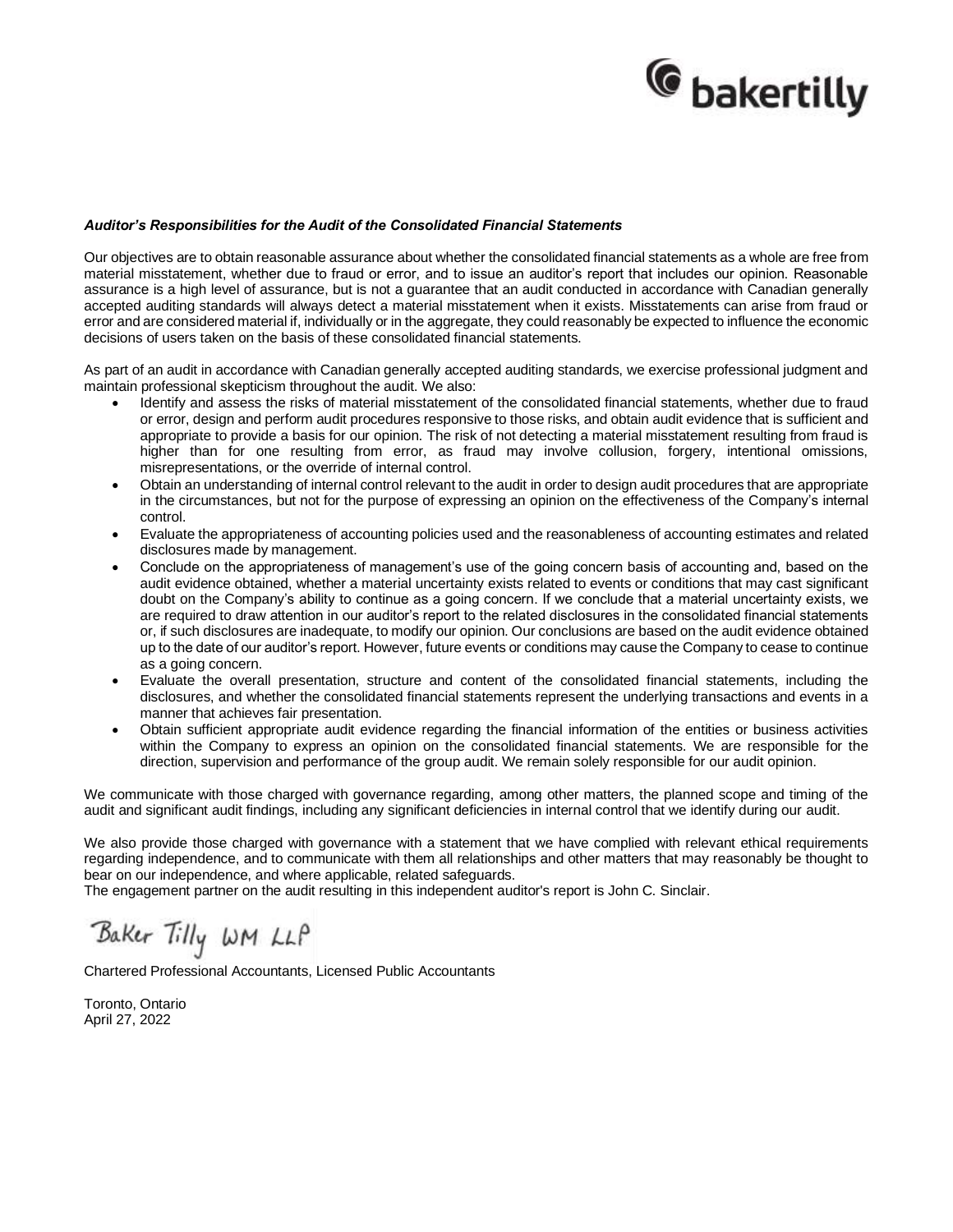# **REAL LUCK GROUP LTD.** CONSOLIDATED STATEMENTS OF FINANCIAL POSITION As at December 31, (Expressed in Canadian Dollars)

|                                                              | <b>Note</b> | 2021             |     | 2020           |
|--------------------------------------------------------------|-------------|------------------|-----|----------------|
| <b>ASSETS</b>                                                |             |                  |     |                |
| <b>Current assets</b>                                        |             |                  |     |                |
| Cash                                                         |             | \$<br>14,398,356 | \$. | 3,842,680      |
| Restricted cash                                              | 5           | 93,102           |     | 46,917         |
| Other receivables                                            | 6           | 136,805          |     | 71,920         |
| Prepaid expenses and deposits                                |             | 287,842          |     | 95,318         |
| Due from a related party                                     | 19          | 36,481           |     |                |
|                                                              |             | 14,952,586       |     | 4,056,835      |
| <b>Non-current assets</b>                                    |             |                  |     |                |
| Due from a related party                                     | 19          |                  |     | 36,062         |
| Right of use assets                                          | 8           | 61,005           |     | 83,134         |
| Equipment                                                    | 7           | 86,801           |     | 107,184        |
| Intangible assets                                            | 9           | 13,324           |     | 13,552         |
| Deferred tax assets                                          | 22          | 9,699            |     | 7,994          |
|                                                              |             | 170,829          |     | 247,926        |
| <b>TOTAL ASSETS</b>                                          |             | \$<br>15,123,415 | \$  | 4,304,761      |
| <b>LIABILITIES AND EQUITY</b><br><b>Current liabilities</b>  |             |                  |     |                |
| Accounts payable and accrued liabilities                     | 10          | \$<br>1,000,056  | Ŝ.  | 960,679        |
| Due to a related party                                       | 19          |                  |     | 28,695         |
| Current portion of lease liabilities                         | 12          | 40,401           |     | 38,369         |
| Corporate tax payable                                        |             | (735)            |     | 4,796          |
|                                                              |             | 1,039,722        |     | 1,032,539      |
| <b>Non-current liabilities</b>                               |             |                  |     |                |
| Lease liabilities                                            | 12          | 23,617           |     | 48,761         |
| <b>Total liabilities</b>                                     |             | 1,063,339        |     | 1,081,300      |
| <b>Equity</b>                                                |             |                  |     |                |
| Share capital                                                | 14          | 40,917,945       |     | 24,807,375     |
| Contributed surplus                                          |             | 10,429,460       |     | 10,429,460     |
| Reserves                                                     | 15, 16, 17  | 5,276,697        |     | 1,893,123      |
| Accumulated other comprehensive loss                         |             | (184, 068)       |     | (157, 974)     |
| Deficit                                                      |             | (42, 379, 958)   |     | (33, 748, 523) |
| <b>Total equity</b>                                          |             | 14,060,076       |     | 3,223,461      |
| <b>TOTAL LIABILITIES AND EQUITY</b>                          |             | \$<br>15,123,415 | \$  | 4,304,761      |
| Nature of operations (Note 1)<br>Subsequent events (Note 24) |             |                  |     |                |

Approved and authorized for issue by the Board of Directors on April 26, 2022

*"Thomas Rosander"* Director *"Drew Green"* Director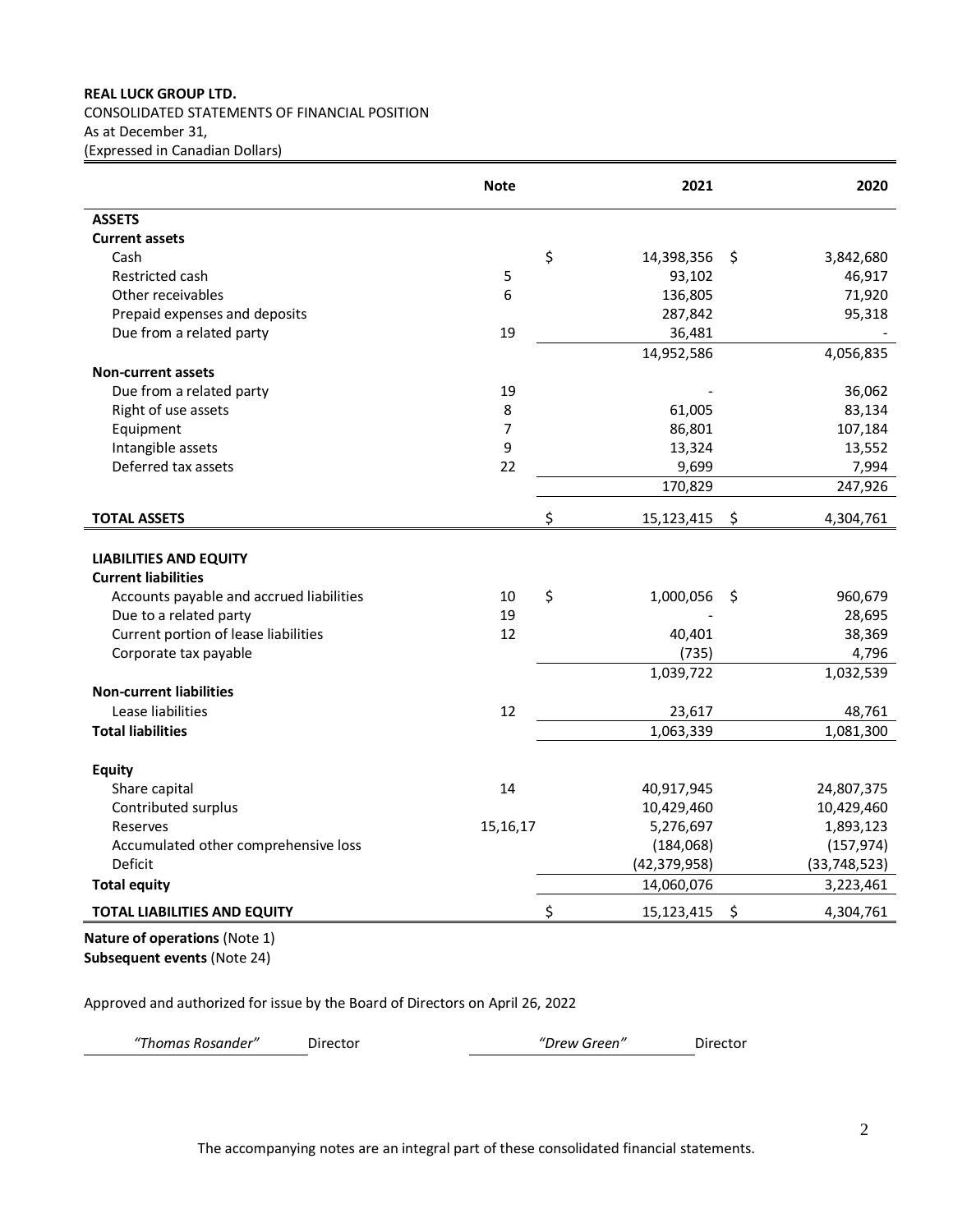# **REAL LUCK GROUP LTD.**

CONSOLIDATED STATEMENTS OF LOSS AND COMPREHENSIVE LOSS For the year ended December 31 (Expressed in Canadian Dollars)

|                                                  | <b>Note</b> | 2021              | 2020              |
|--------------------------------------------------|-------------|-------------------|-------------------|
|                                                  |             |                   |                   |
| Revenue                                          |             | \$<br>25,174      | \$<br>75,480      |
| Cost of sales                                    | 20          | 290,286           | 287,947           |
|                                                  |             | (265, 112)        | (212, 467)        |
| <b>Expenses</b>                                  |             |                   |                   |
| Advertising and marketing                        |             | 943,234           | 389,701           |
| Depreciation                                     | 7,8         | 79,352            | 89,962            |
| Bad debt expenses (recovery)                     |             | (126)             | (62, 371)         |
| Consulting fees                                  |             | 1,411,739         | 668,119           |
| Foreign exchange loss                            |             | 62,633            | 96,614            |
| Legal and professional fees                      |             | 1,254,687         | 907,092           |
| General and administrative expenses              |             | 669,297           | 521,371           |
| Insurance                                        |             | 137,569           |                   |
| Investor relations                               |             | 70,623            | 16,506            |
| Salaries and director fees                       | 19          | 1,735,563         | 1,547,475         |
| Share-based compensation                         | 15,19       | 1,889,557         | 887,554           |
| Transfer agent and filing fees                   |             | 98,884            | 16,503            |
| Travel and accommodation                         |             | 49,583            | 105,243           |
|                                                  |             | (8,402,595)       | (5, 183, 769)     |
| Other expenses (income)                          |             |                   |                   |
| Gain on disposal of equipment                    |             |                   | (2,923)           |
| Listing expenses                                 | 4           |                   | 587,881           |
| Transaction costs on liabilities at FVTPL        | 11,13       |                   | 193,580           |
| Loss on re-measurement of warrant liabilities    | 11          |                   | 140,005           |
| Gain on re-measurement of conversion options     | 13          |                   | (2,630,811)       |
| Accretion expense on convertible notes           | 13          |                   | 1,820,163         |
| Interest income                                  |             | (40, 799)         |                   |
| Other income                                     |             | (1, 535)          | (11, 743)         |
| Net loss before income taxes                     |             | \$<br>(8,625,373) | \$<br>(5,492,388) |
|                                                  |             |                   |                   |
| Income tax expense                               | 22          | 6,061             | 3,125             |
| <b>Net loss</b>                                  |             | (8,631,434)       | (5,495,513)       |
|                                                  |             |                   |                   |
| Other comprehensive loss (income)                |             |                   |                   |
| Currency translation adjustment                  |             | (26,094)          | 34,151            |
| Net loss and comprehensive loss for the year     |             | (8,605,340)       | (5,529,664)       |
|                                                  |             |                   |                   |
| Net loss and comprehensive loss attributable to: |             |                   |                   |
| Owners of Real Luck Group Ltd.                   |             | (8,605,340)       | (5,269,182)       |
| Non-controlling interests                        |             |                   | (260,482)         |
|                                                  |             | (8,605,340)       | (5,529,664)       |
|                                                  |             |                   |                   |
| Loss per share - Basic and diluted               |             | \$<br>(0.14)      | \$<br>(0.18)      |
|                                                  |             |                   |                   |
| Weighted average number of common shares:        |             | 61,457,032        | 30,011,278        |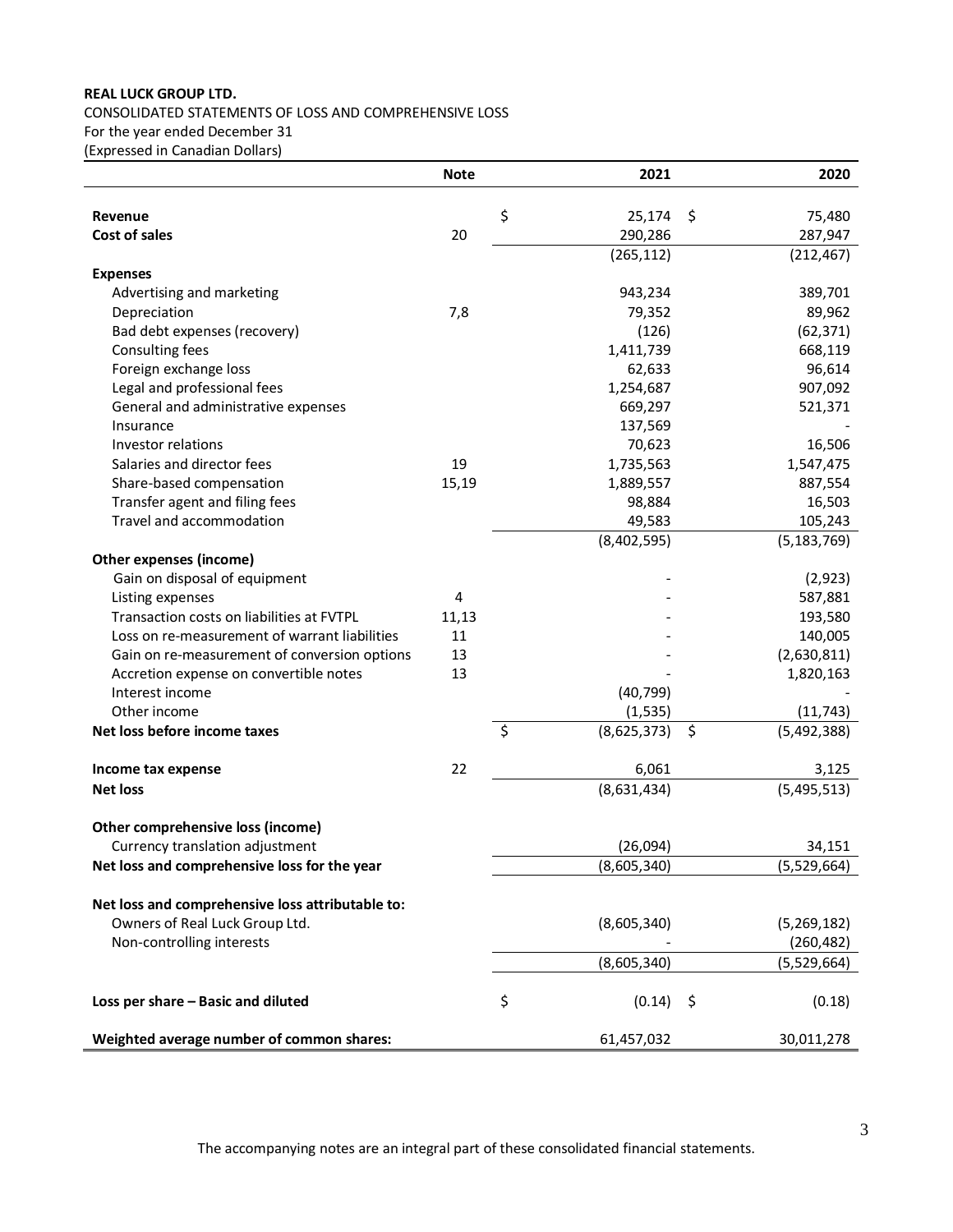# **REAL LUCK GROUP LTD.** CONSOLIDATED STATEMENT OF CHANGES IN EQUITY (DEFICIENCY) For the year ended December 31, 2021 (Expressed in Canadian Dollars)

|                                                                                          | Note       | Number of<br>common<br>shares | Share capital            |    | Contributed<br>surplus   |    | <b>Reserves</b>          |    | Accumulated<br><b>OCI</b> | <b>Accumulated</b><br>deficit | Total<br>equity |
|------------------------------------------------------------------------------------------|------------|-------------------------------|--------------------------|----|--------------------------|----|--------------------------|----|---------------------------|-------------------------------|-----------------|
| Balance, January 1, 2021                                                                 |            | 50,287,777                    | \$24,807,375             | S. | 10,429,460               | S. | 1,893,123                | S. | (157, 974)                | \$ (33,748,523)               | 3,223,461<br>S  |
| Net loss for the year                                                                    |            | $\overline{\phantom{0}}$      | $\overline{\phantom{a}}$ |    |                          |    |                          |    | $\overline{\phantom{a}}$  | (8,631,434)                   | (8,631,434)     |
| Issuance of common shares from exercise of warrants and<br>options                       | 14, 15, 16 | 2,914,541                     | 2,117,175                |    | $\overline{\phantom{a}}$ |    | (463, 409)               |    |                           | $\overline{\phantom{a}}$      | 1,653,766       |
| Issuance of common shares and warrants under private<br>placement, net of issuance costs | 14, 17     | 15,579,182                    | 13,993,395               |    | $\overline{\phantom{a}}$ |    | 1,957,425                |    |                           | $\overline{\phantom{a}}$      | 15,950,820      |
| Share-based compensation                                                                 | 15         |                               |                          |    | $\overline{\phantom{0}}$ |    | 1,889,557                |    |                           | $\overline{\phantom{0}}$      | 1,889,557       |
| Foreign currency translation differences                                                 |            | $\overline{\phantom{a}}$      | $\overline{\phantom{0}}$ |    |                          |    | $\overline{\phantom{a}}$ |    | (26,094)                  | $\overline{\phantom{a}}$      | (26,094)        |
| Balance, December 31, 2021                                                               |            | 68,781,500                    | \$40,917,945             |    | 10,429,460               | S  | 5,276,696                |    | (184,068)                 | (42,379,957)<br>S.            | \$14,060,076    |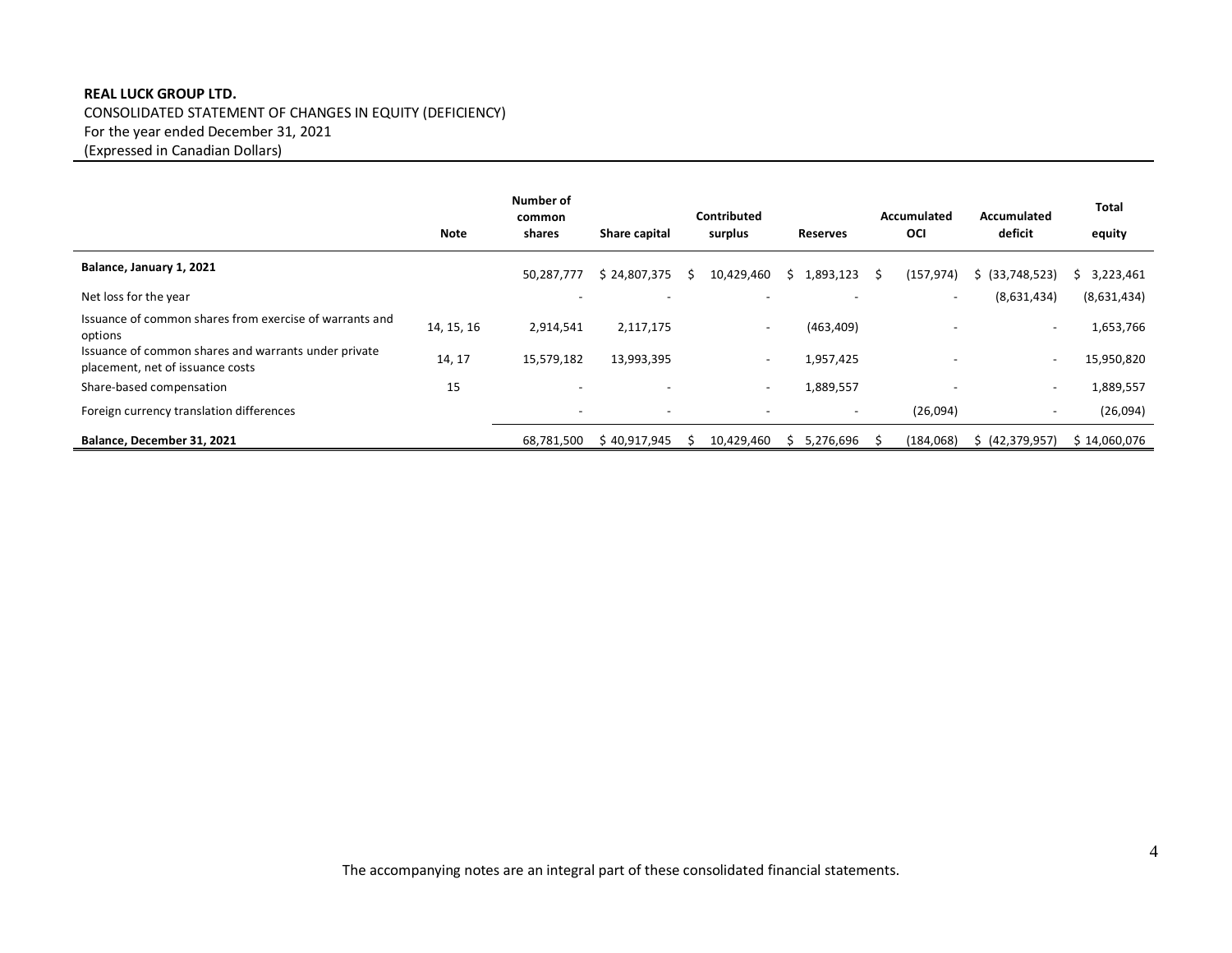# **REAL LUCK GROUP LTD.**

CONSOLIDATED STATEMENT OF CHANGES IN EQUITY (DEFICIENCY) For the year ended December 31, 2020

(Expressed in Canadian Dollars)

|                                                                   | <b>Note</b>    | <b>Number of</b><br>common<br>shares | Share capital | Contributed<br>surplus   | <b>Reserves</b> | <b>Accumulated</b><br>OCI | Accumulated<br>deficit   | <b>Equity</b><br>attributable<br>to owners of<br><b>Real Luck</b><br>Group Ltd. | Non-<br>controlling<br>interests | <b>Total</b><br>equity |
|-------------------------------------------------------------------|----------------|--------------------------------------|---------------|--------------------------|-----------------|---------------------------|--------------------------|---------------------------------------------------------------------------------|----------------------------------|------------------------|
| Balance, January 1, 2020                                          |                | 15,812,872                           | 272,859       | 23,403,401               | 2,703,939       | (123, 823)                | (27,613,516)             | (1,357,140)                                                                     |                                  | (1,357,140)            |
| Adjustments to equity on<br>consolidation                         |                |                                      |               | (2,089,324)              |                 | 19,573                    | 2,287,807                | 218,056                                                                         | (218,056)                        |                        |
| Net loss for the year                                             |                |                                      |               |                          |                 | $\overline{\phantom{a}}$  | (5,235,031)              | (5, 235, 031)                                                                   | (260, 482)                       | (5,495,513)            |
| Issuance of previously vested<br>common shares to employees       | 15             | 3,218,975                            | 55,272        | 2,648,667                | (2,703,939)     |                           |                          |                                                                                 |                                  |                        |
| Shares issued as a result of re-pricing                           | 14             | 1,831,148                            | 31,163        |                          |                 |                           |                          | 31,163                                                                          |                                  | 31,163                 |
| Shares issued under private<br>placements (net of issuance costs) | 11,14          | 10,847,320                           | 185,673       | 2,651,171                |                 |                           | $\overline{\phantom{a}}$ | 2,836,844                                                                       |                                  | 2,836,844              |
| Shares and warrants issued to agents<br>and advisors              | 13,<br>14,17   | 887,383                              | 15,166        | 367,599                  | 289,915         |                           | $\overline{\phantom{0}}$ | 672,680                                                                         |                                  | 672,680                |
| Share issuance on settlement of<br>convertible notes              | 14             | 14,285,674                           | 245,033       | 3,504,967                |                 |                           |                          | 3,750,000                                                                       |                                  | 3,750,000              |
| Share-based compensation                                          | 15,16          | 1,816,363                            | 33,298        | 611,405                  | 242,851         |                           |                          | 887,554                                                                         |                                  | 887,554                |
| Repurchase and cancellation of<br>treasury shares                 | 18             | (1,880,020)                          | (32,023)      | 32,023                   |                 |                           |                          |                                                                                 |                                  |                        |
| Acquisition of non-controlling<br>interests in RTGH               | 18             | 1,801,394                            | 30,683        | 2,698,135                |                 | (19, 573)                 | (3, 187, 783)            | (478, 538)                                                                      | 478,538                          |                        |
| Luckbox shares cancelled in RTO                                   |                | (48, 621, 109)                       | (837, 124)    | (23, 398, 584)           |                 |                           |                          | (24, 235, 708)                                                                  |                                  | (24, 235, 708)         |
| Company shares issued in RTO                                      |                | 48,621,109                           | 24,235,708    |                          |                 |                           |                          | 24,235,708                                                                      |                                  | 24,235,708             |
| Reclassification of warrants on RTO                               | 11             |                                      |               | $\overline{\phantom{a}}$ | 1,350,007       |                           | $\overline{\phantom{a}}$ | 1,350,007                                                                       | $\overline{\phantom{a}}$         | 1,350,007              |
| Common shares and options deemed<br>to be issued on RTO           | $\overline{4}$ | 1,666,668                            | 571,667       |                          | 10,350          |                           | $\overline{\phantom{0}}$ | 582,017                                                                         |                                  | 582,017                |
| Foreign currency translation<br>differences                       |                |                                      |               |                          |                 | (34, 151)                 | $\overline{\phantom{0}}$ | (34, 151)                                                                       | $\overline{\phantom{a}}$         | (34, 151)              |
| Balance, December 31, 2020                                        |                | 50,287,777                           | \$24,807,375  | \$10,429,460             | \$1,893,123     | (157, 974)<br>- Ś         | \$ (33,748,523)          | 3,223,461<br>\$                                                                 | -\$                              | \$<br>3,223,461        |

The accompanying notes are an integral part of these consolidated financial statements.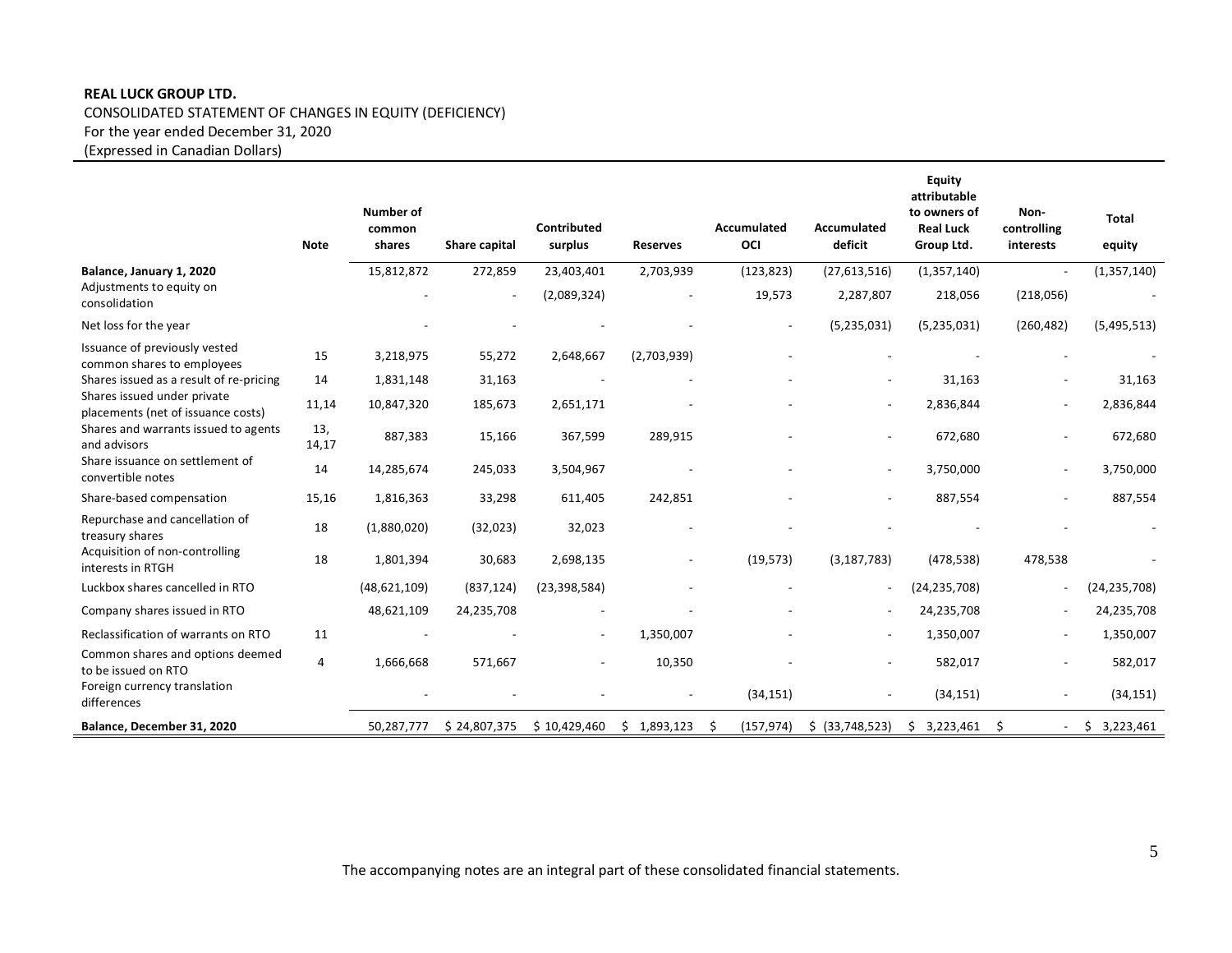# **REAL LUCK GROUP LTD.**

CONSOLIDATED STATEMENTS OF CASH FLOWS (Expressed in Canadian dollars) For the years ended December 31

|                                                                 | 2021              |     | 2020                 |
|-----------------------------------------------------------------|-------------------|-----|----------------------|
| Cash flows from operating activities                            |                   |     |                      |
| Net loss                                                        | \$<br>(8,631,435) | -\$ | (5,495,513)          |
| Items not affecting cash:                                       |                   |     |                      |
| Depreciation                                                    | 79,033            |     | 89,962               |
| Accretion                                                       | 3,803             |     |                      |
| Share-based payments                                            | 1,889,557         |     | 887,554              |
| Accretion expenses on convertible notes                         |                   |     | 1,820,163            |
| Transaction costs on liabilities at FVTPL                       |                   |     | 193,580              |
| Loss on re-measurement of warrant liabilities                   |                   |     | 140,005              |
| Gain on re-measurement of conversion options                    |                   |     | (2,630,811)          |
| Listing expenses                                                |                   |     | 587,881              |
| (Gain) loss on disposal of equipment                            |                   |     | (2,923)              |
| Deferred tax recovery                                           | (1,705)           |     | (2,047)              |
| Changes in non-cash working capital                             |                   |     |                      |
| Restricted cash                                                 | (46, 185)         |     | 38,539               |
| Other receivables                                               | (67, 052)         |     | 20,844               |
| Prepaid expenses and deposits                                   | (192, 304)        |     | 101,565              |
| Accounts payable and accrued liabilities                        | 41,324            |     | 348,879              |
| Income taxes payable                                            | (5, 531)          |     | 1,079                |
| Net cash flows used in operating activities                     | (6,930,495)       |     | (3,901,243)          |
|                                                                 |                   |     |                      |
| Cash flows from investing activities                            |                   |     |                      |
| Proceeds on disposal of equipment                               |                   |     | 5,989                |
| Purchase of equipment                                           | (21, 417)         |     | (3, 121)             |
| Repayment of amounts due from related party                     | (29, 114)         |     | 3,657                |
| Cash acquired in reverse takeover                               |                   |     | 14,015               |
| Net cash flows provided by investing activities                 | (50, 531)         |     | 20,540               |
|                                                                 |                   |     |                      |
| Cash flows from financing activities                            |                   |     |                      |
| Proceeds from exercises of warrants and options                 | 1,653,767         |     |                      |
| Proceeds from Special Warrant financing (net of issuance costs) | 15,950,820        |     |                      |
| Proceeds on issuance of common shares                           |                   |     | 4,635,865            |
| Share and debt issuance costs                                   |                   |     | (530, 571)           |
| Proceeds on issuance of convertible notes                       |                   |     | 1,500,000            |
| Increase in due to related party                                |                   |     | 28,695               |
| Payments on lease liabilities                                   | (42, 237)         |     | (37, 560)            |
| Net cash flows provided by financing activities                 | 17,562,350        |     | 5,596,429            |
|                                                                 | 10,581,324        |     |                      |
| Change in cash<br><b>Effects of exchange differences</b>        |                   |     | 1,715,726<br>106,109 |
| Cash - beginning of year                                        | (25, 648)         |     |                      |
|                                                                 | \$<br>3,842,680   |     | 2,020,845            |
| $Cash - end of year$                                            | 14,398,356        | \$  | 3,842,680            |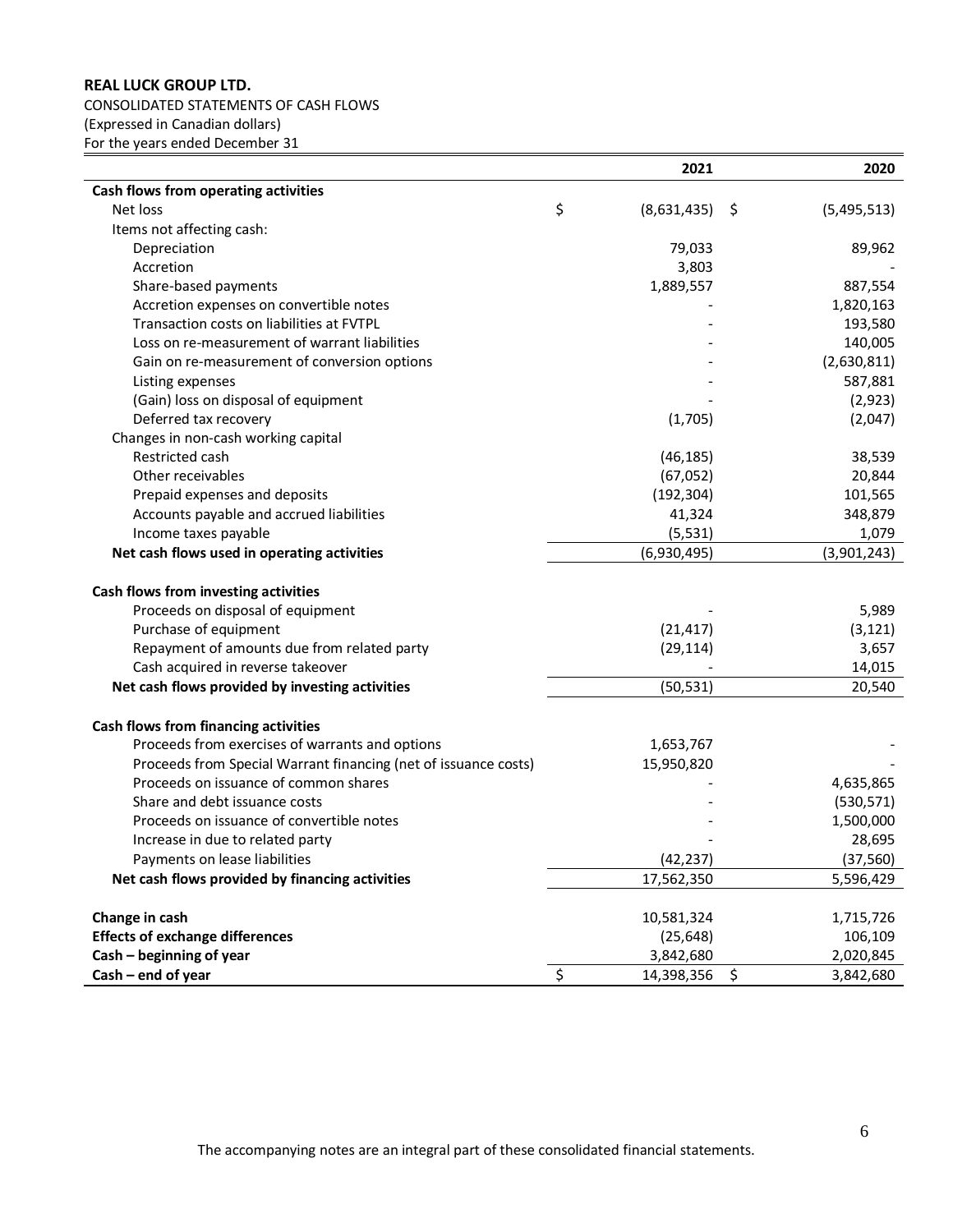## **1. NATURE OF OPERATIONS**

Real Luck Group Ltd. (the "Company" or "Real Luck") was incorporated under the Business Corporations Act of Alberta on January 15, 2018. The head office, principal address and registered office of the Company are located at 1250, 639-5 Avenue SW, Calgary, Alberta T2P 0M9.

The Company has the following wholly-owned subsidiaries: Real Time Games Holding Limited ("RTGH"), Real Time Games Services Limited ("RTGS"), Real Time Games Developments Limited ("RTGD"), Esports Limited ("EL"), Esports Tech Limited ("ETL"), and Real Luck Group Holdings Limited ("RLGHL"). RLGHL was incorporated on November 18, 2021, and did not carry out any activities for the year ended December 31, 2021. Together, the Company and its wholly-owned subsidiaries engage in the provision of e-sports wagering services through a licensed betting platform.

#### **2. BASIS OF PREPARATION**

#### **Statement of compliance**

The Company's consolidated financial statements have been prepared in accordance with and using accounting policies in compliance with International Financial Reporting Standards ("IFRS") and International Accounting Standards ("IAS") as issued by the International Accounting Standards Board ("IASB") and the IFRS Interpretations Committee ("IFRIC").

The principal accounting policies applied in the preparation of these consolidated financial statements are set out below. These policies have been consistently applied to all years presented, unless otherwise stated.

#### **Basis of preparation**

The consolidated financial statements have been prepared using the historical cost convention, except for certain items, which are recorded at fair value.

The consolidated financial statements have been prepared on a continuity of interest basis that present the comparative results of Esports Limited's (note 4) consolidated financial statements.

#### **Comparative figures**

Certain comparative figures have been reclassified to conform with the changes in presentation for the current year. The details of the reclassification is summarized below:

|                                               | <b>Balance in</b><br>audited 2020<br>consolidated |       | Presented in December 31, 2021 as |
|-----------------------------------------------|---------------------------------------------------|-------|-----------------------------------|
| Presented in audited 2020 statements          | statements                                        |       | comparative figures               |
| Advertising, marketing and investor relations | 16.506                                            |       | Investor relations                |
| Accounts payable and accrued liabilities      |                                                   | 1.947 | Other receivables                 |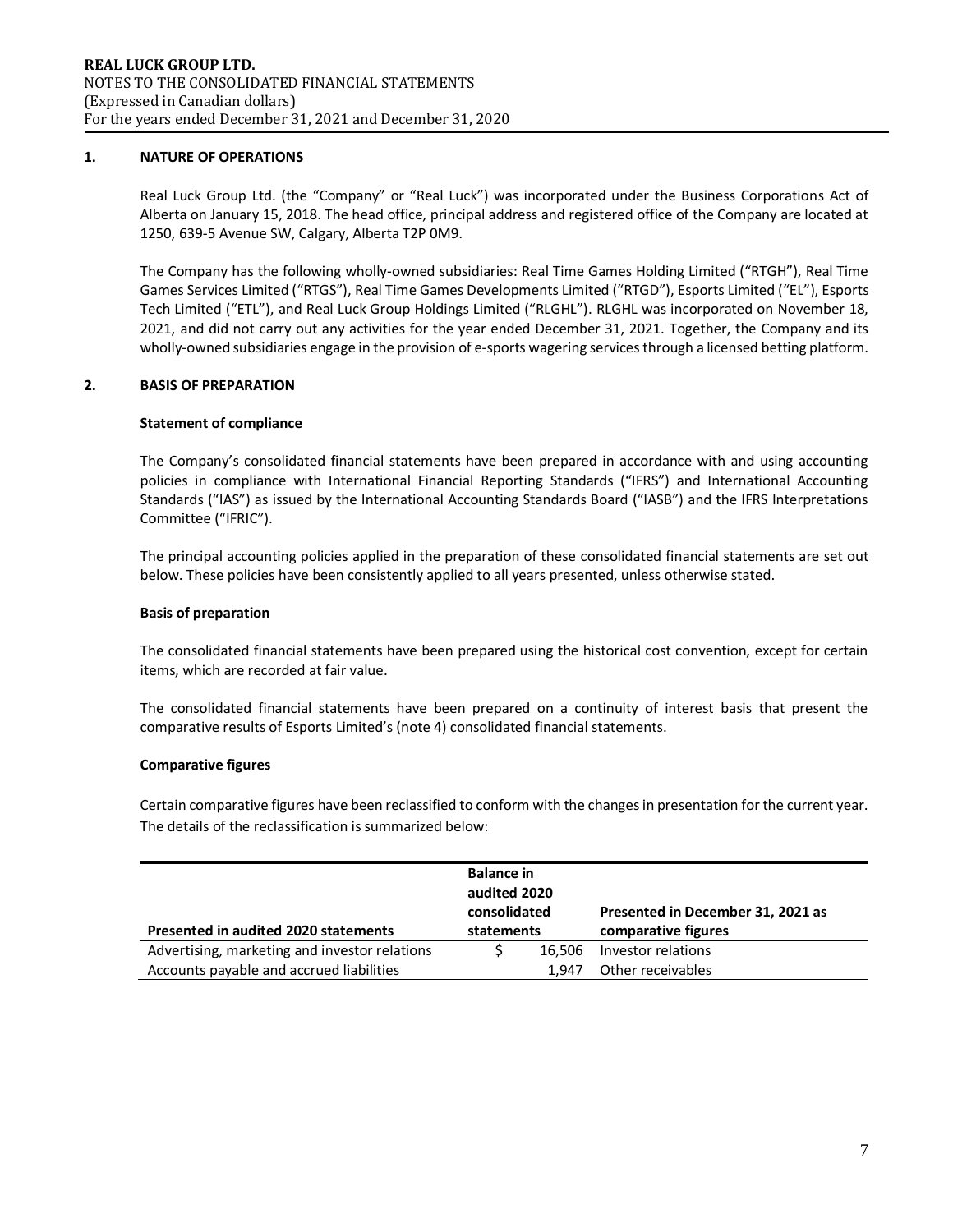## **2. BASIS OF PREPARATION (CONTINUED)**

#### **Functional and presentation currency**

The consolidated financial statements are presented in the Canadian dollars, which is the Company's functional currency. The functional currencies are listed below.

#### **Basis of Consolidation**

These consolidated financial statements include the accounts of the Company and its controlled entities. Subsidiaries are entities over which the Company has the power to govern financial and operating policies. Details of controlled entities are as follows:

|                                     |                      |                 | Percentage owned |                 |
|-------------------------------------|----------------------|-----------------|------------------|-----------------|
|                                     |                      |                 |                  | <b>December</b> |
|                                     | <b>Functional</b>    | Country of      | December 31,     | 31,             |
| Entity                              | currency             | incorporation   | 2021             | 2020            |
| Esports Limited (EL)                | Pound Sterling       | Isle of Man     | 100%             | 100%            |
| Real Time Games Holdings Limited    |                      |                 |                  | 100%            |
| (RTGH)                              | Pound Sterling       | Isle of Man     | 100%             |                 |
| Real Time Games Services Limited    |                      |                 |                  | 100%            |
| (RTGS)                              | Pound Sterling       | Isle of Man     | 100%             |                 |
| <b>Real Time Games Developments</b> |                      |                 |                  |                 |
| Limited (RTGD)                      | <b>Bulgarian Lev</b> | <b>Bulgaria</b> | 100%             | 100%            |
| Esports Tech Limited (ETL)          | Pound Sterling       | Isle of Man     | 100%             | 100%            |
| Real Luck Group Holdings Limited    |                      |                 |                  |                 |
| (RLGHL)                             | Canadian Dollar      | Canada          | 100%             | N/A             |

All inter-company balances and transactions are eliminated on consolidation. Changes in the Company's interest in a subsidiary that do not result in a change of control are accounted for as equity transactions.

#### **3. SUMMARY OF SIGNIFICANT ACCOUNTING POLICIES**

The principal accounting policies applied in the preparation of these financial statements are set out below.

#### **Foreign currency translation**

The functional currency of each entity is determined using the currency of the primary economic environment in which that entity operates.

In preparation of the consolidated financial statements of the Company, the results of foreign operations with a functional currency other than Canadian dollars are translated to Canadian dollars. Each entity's assets and liabilities are translated to Canadian dollars at the prevailing exchange rate at reporting date. The revenue and expenses of these foreign operations are translated to Canadian dollars using average exchange rates prevailing for each reporting period. Foreign exchange differences arising on translation are recognized directly in the consolidated statement of other comprehensive income and presented in accumulated other comprehensive loss within equity.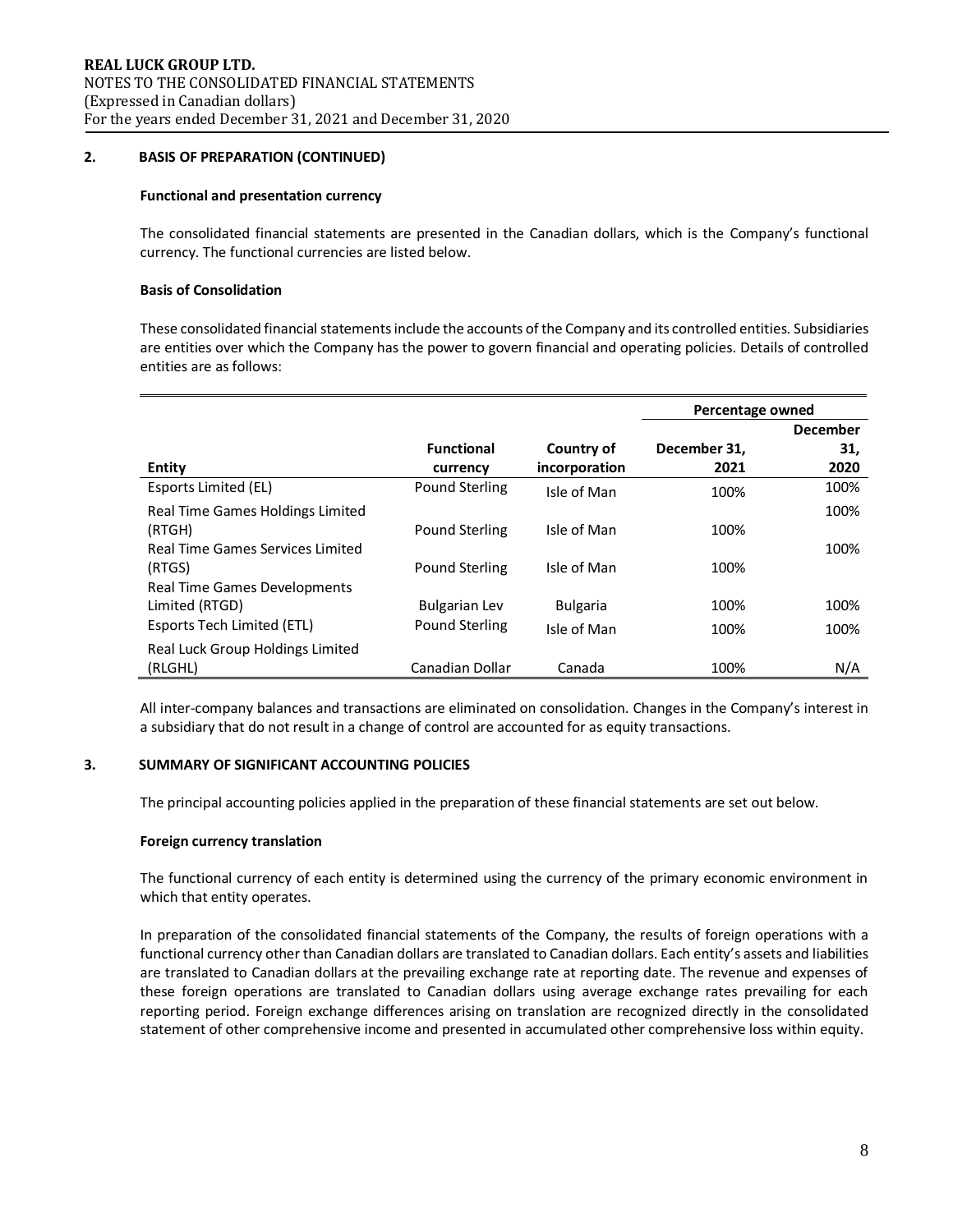At the entity level, transactions in currencies other than the entity's functional currency are recorded at the exchange rates prevailing on the dates of the transactions. At each reporting date, monetary items denominated in foreign currencies are translated at the prevailing exchange rates on the date of the statement of financial position. Non-monetary items carried at fair value that are denominated in foreign currencies are translated at the prevailing exchange rates on the date when the fair value was determined. Non-monetary items measured at historical costs in foreign currency are not re-translated. Exchange differences arising on the settlement of monetary items, and on the retranslation of monetary items, are included in profit or loss for the period.

# **Financial instruments**

# *Classification and measurement*

The Company classifies its financial assets and liabilities at fair value through profit or loss, or as loans and receivables and other financial liabilities measured at amortized cost depending on the purpose for which the financial assets and liabilities were acquired or incurred. Management determines the classification of its financial instruments at initial recognition.

All financial assets and liabilities designated as fair value through profit or loss are measured at their fair values and gains and losses are recorded in the statement of comprehensive income. All financial assets classified as amortized cost are initially measured at their fair values and subsequently at their amortized cost using the effective interest rate method.

Financial instruments consist of cash, restricted cash, other receivables, due from a related party, due to a related party, and accounts payable and accrued liabilities. All financial instruments are classified as fair value through profit or loss except for other receivables, due from a related party, due to a related party and accounts payables and accrued liabilities which are classified at amortized cost.

## *Impairment of financial assets at amortized cost*

The Company recognizes a loss allowance for expected credit losses on financial assets that are measured at amortized cost. At each reporting date, the Company measures the loss allowance for the financial asset at an amount equal to the lifetime expected credit losses if the credit risk on the financial asset has increased significantly since initial recognition. If at the reporting date, the financial asset has not increased significantly since initial recognition, the Company measures the loss allowance for the financial asset at an amount equal to the twelve month expected credit losses. Impairment gain or loss represents the amount of expected credit losses (or reversal) that is required to adjust the loss allowance at the reporting date to the amount that is required to be recognized.

## *Derecognition*

## Financial assets

The Company derecognizes financial assets only when the contractual rights to cash flows from the financial assets expire, or when it transfers the financial assets and substantially all of the associated risks and rewards of ownership to another entity.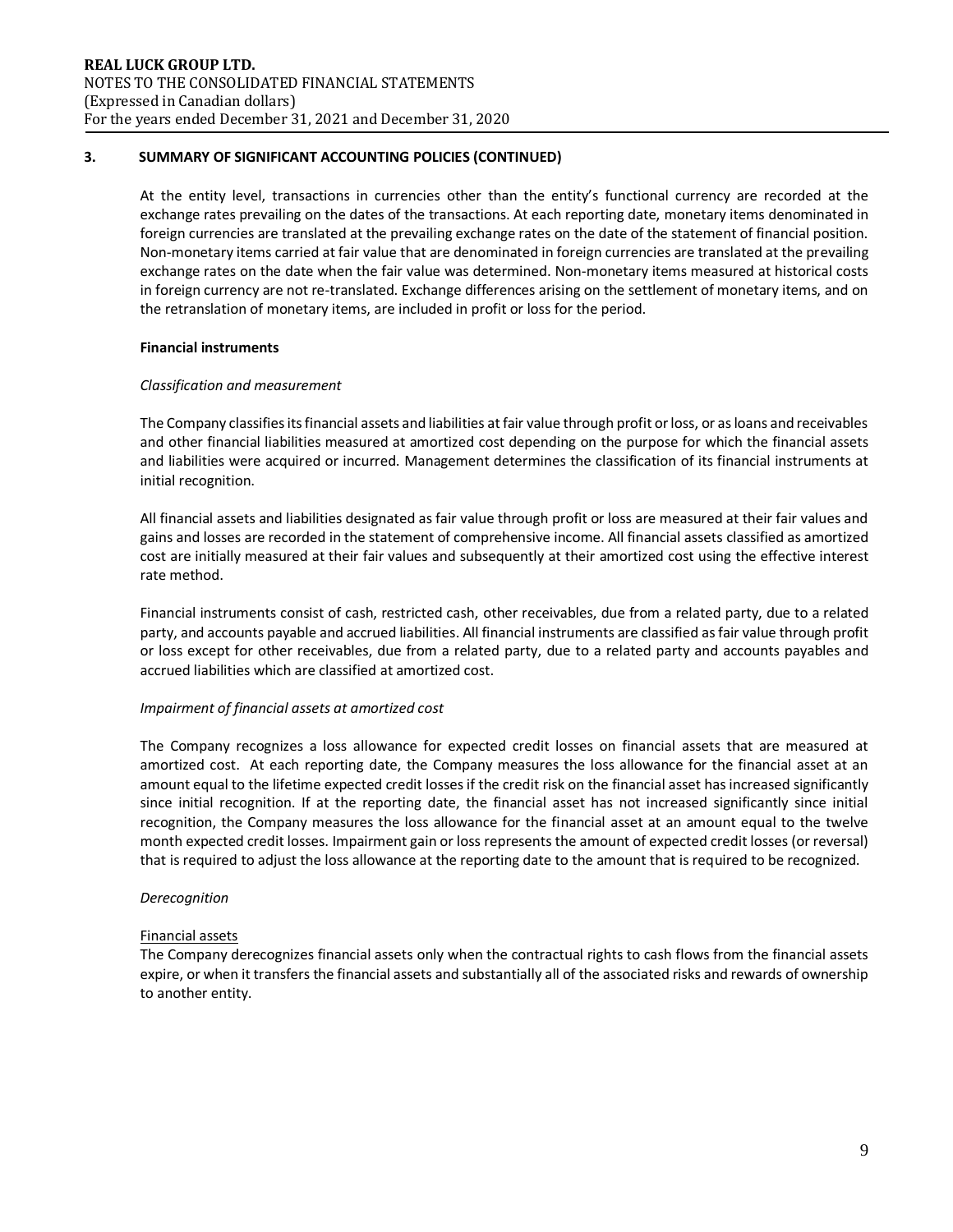#### Financial liabilities

The Company derecognizes a financial liability when its contractual obligations are discharged or cancelled or expire. The Company also derecognizes a financial liability when the terms of the liability are modified such that the terms and / or cash flows of the modified instrument are substantially different, in which case a new financial liability based on the modified terms is recognized at fair value.

Gains and losses on derecognition are recognized in profit or loss.

#### **Equipment**

Equipment is stated at cost less accumulated depreciation. The cost of repairs and maintenance is expensed as incurred. Depreciation is computed by the straight-line method over the estimated useful lives of the assets. Upon sale or other disposition of a depreciable asset, cost and accumulated depreciation are removed from equipment and any gain or loss is reflected as a gain or loss from operations.

The estimated useful lives are:

| Office equipment | 2 years |
|------------------|---------|
| Computer servers | 5 years |

#### **Intangible asset**

The intangible asset is comprised of a domain name, which is determined to have an indefinite useful life. An intangible asset is determined to have an indefinite useful life when there is no foreseeable limit to the period over which the asset is expected to generate net cash inflows. The domain name is stated at cost less impairment losses and is not amortized.

#### **Impairment of non-financial assets**

The carrying amounts of the Company's non-financial assets are reviewed at each reporting date to determine whether there is any indication of impairment. If there is any indication that an asset may be impaired, its recoverable amount is estimated. The difference between the carrying amount and recoverable amount is charged to profit or loss.

An impairment loss is recognized if the carrying amount of an asset exceeds its estimated recoverable amounts. The recoverable amount of an asset is the higher of its fair value less costs to sell and its value in use. In assessing value in use, the estimated future cash flows are discounted to their present value using a pre-tax discount rate that reflects the current market assessments of the time value of money and the risks specific to the asset.

A reversal of the impairment loss in a subsequent period will be charged against profit or loss if there is a significant reversal of the circumstances that caused the original impairment. The impairment will be reversed up to the amount of depreciated carrying value that would have otherwise occurred if the impairment loss had not occurred.

#### **Cash**

Cash comprises of cash on hand and deposits, and other short-term highly liquid investments that are readily convertible to a known amount of cash and are subject to an insignificant risk of change in value.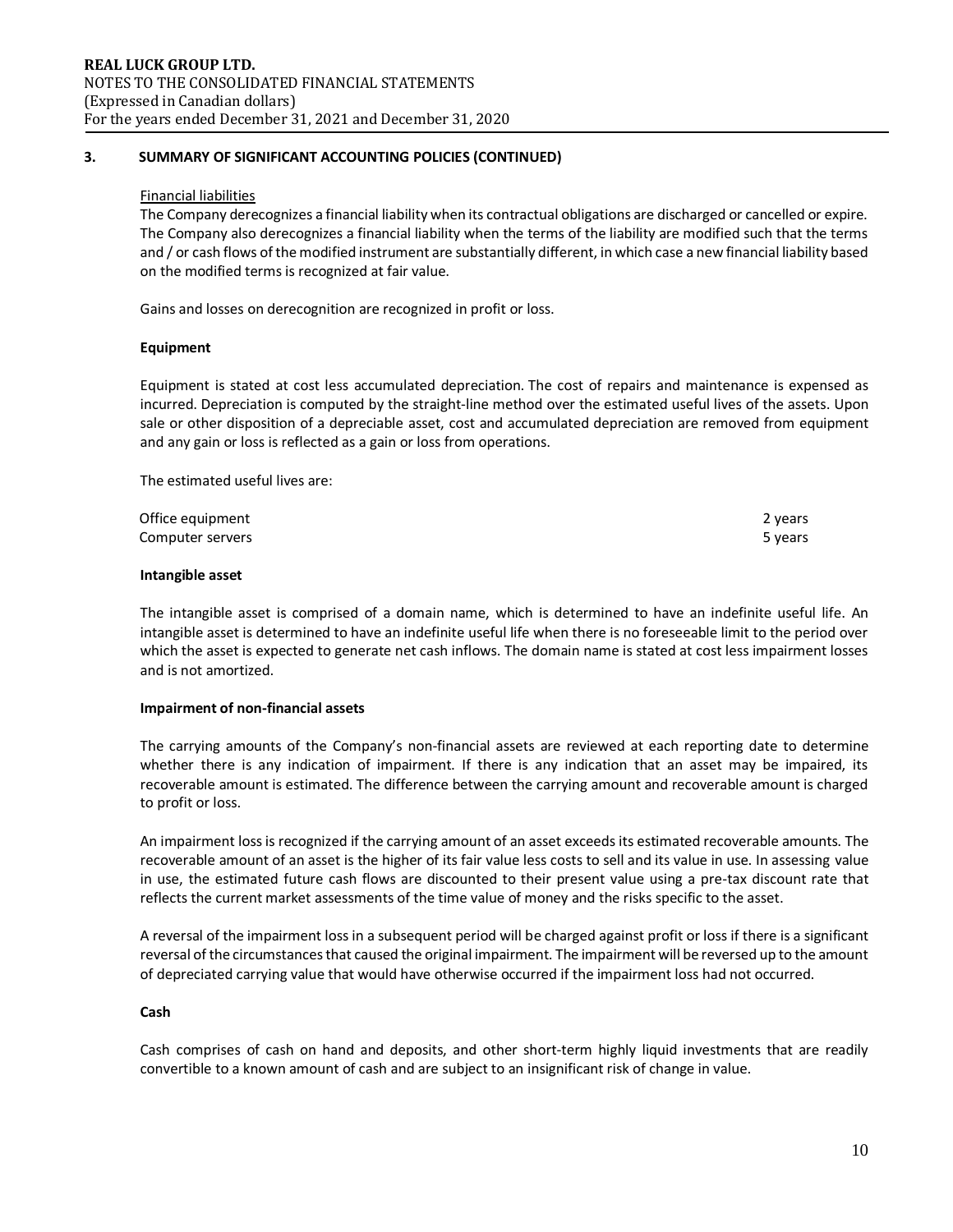#### **Restricted cash**

Restricted cash includes cash and cash equivalents that are contractually restricted, primarily related to player protection funds.

#### **Income taxes**

#### *Current income tax:*

Current income tax expense or recovery for the current period are the amounts expected to be recovered or payable on the current period's taxable income, based on the applicable income tax rate for each jurisdiction, adjusted by changes in deferred tax assets and liabilities attributable to temporary differences and to unused tax losses.

The current income tax expense is calculated on the basis of the tax laws enacted or substantively enacted at the end of the reporting period in the countries where the company and its subsidiaries and associates operate and generate taxable income. Management periodically evaluates positions taken in tax returns with respect to situations in which applicable tax regulation is subject to interpretation and considers whether it is probable that a taxation authority will accept an uncertain tax treatment. The Company measures its tax balances either based on the most likely amount or the expected value, depending on which method provides a better prediction of the resolution of the uncertainty.

#### *Deferred income tax*

Deferred income tax is provided in full, using the liability method, on temporary differences arising between the tax bases of assets and liabilities and their carrying amounts in the consolidated financial statements. However, deferred tax liabilities are not recognized if they arise from the initial recognition of goodwill. Deferred income tax is also not accounted for if it arises from initial recognition of an asset or liability in a transaction other than a business combination that, at the time of the transaction, affects neither accounting nor taxable profit or loss.

Deferred income tax is determined using tax rates and tax laws that have been enacted or substantively enacted by the end of the reporting period and are expected to apply when the related deferred income tax asset is realized or the deferred income tax liability is settled.

Deferred tax assets are recognized only if it is probable that future taxable amounts will be available to utilize those temporary differences and losses.

Deferred tax liabilities and assets are not recognized for temporary differences between the carrying amount and tax bases of investments in foreign operations where the company is able to control the timing of the reversal of the temporary differences and it is probable that the differences will not reverse in the foreseeable future.

#### **Leases**

At inception of a contract, the Company assesses whether a contract is, or contains, a lease. A contract is, or contains, a lease if the contract conveys the right to control the use of an identified asset for a period of time in exchange for consideration. For all identified lease contracts that do not meet the exemption criteria of being a short-term lease or having low-value underlying assets, the Company recognizes a right-of use asset and a lease liability at the lease commencement date. The lease liability is initially measured at the present value of the lease payments that are not paid at the commencement date, discounted using the interest rate implicit in the lease or, if that rate cannot be readily determined, the Company's incremental borrowing rate.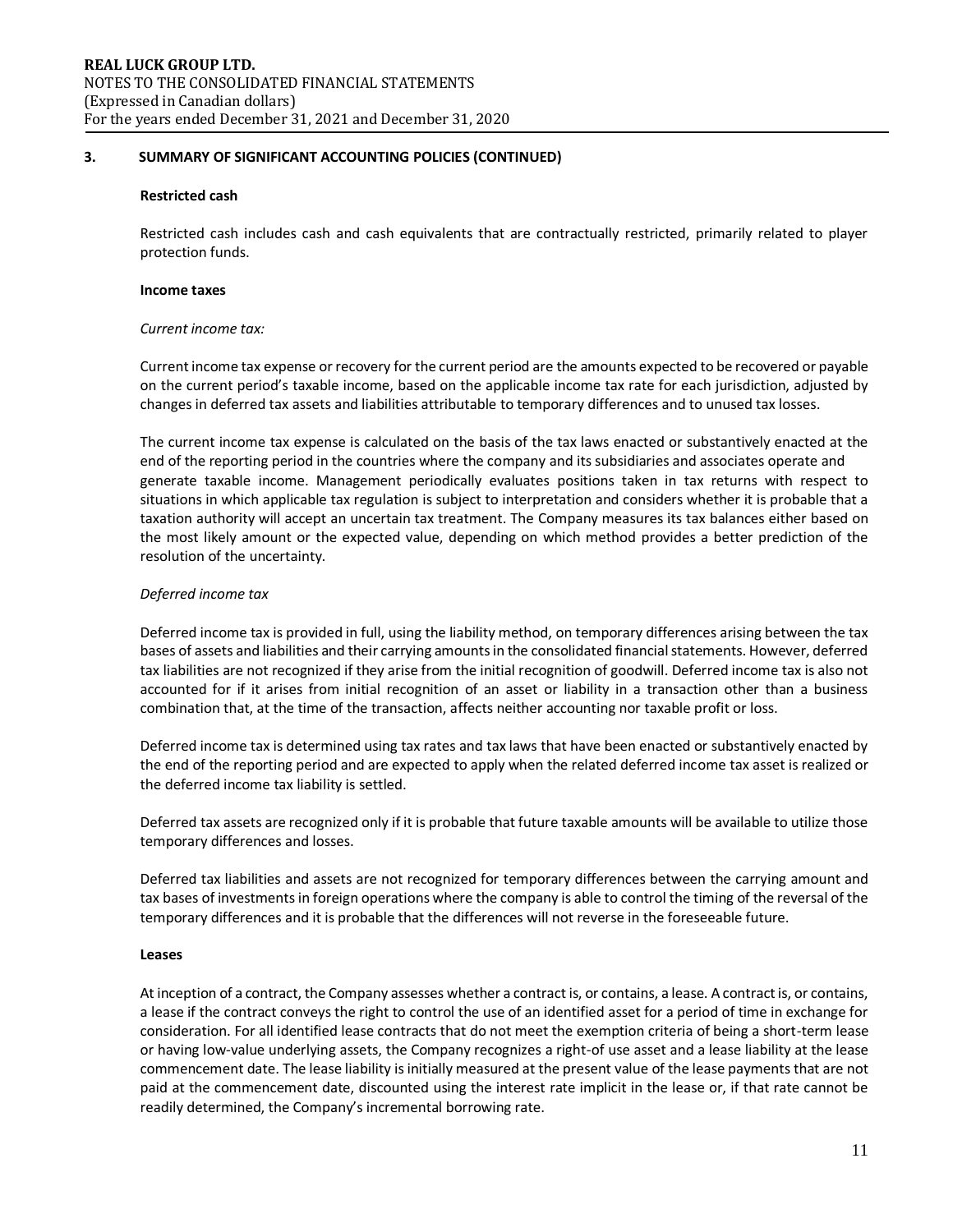The right-of-use asset is initially measured at cost, which comprises the initial amount of the lease liability adjusted for any lease payments made at or before commencement date, plus any initial direct costs incurred and an estimate of costs to dismantle and remove the underlying asset or restore the underlying asset or the site on which it was located, less any lease incentives received. Right-of-use assets are subsequently depreciated over the remaining term of the lease and are carried at cost less accumulated depreciation and impairment and adjusted for any remeasurements of the lease liability.

Payments in relation to short-term leases and leases of low value assets, as well as variable lease payments, which are not included in the lease liability, are directly expensed in profit or loss on a straight-line basis over the period of the lease.

## **Revenue recognition**

The Company generates revenue from one stream, which is the provision of online betting services. Revenue is recognized when the esports wagering services are rendered, at an amount that reflects the net of consideration received from bets placed, less the amounts of winning bets returned to the customers.

## **Share capital**

Common shares are classified as equity. Transaction costs directly attributable to the issue of common shares and share purchase options are recognized as a deduction from equity, net of any tax effects. When share capital recognized as equity is repurchased, the amount of the consideration paid, including directly attributable costs, is recognized as a deduction from total equity.

## **Loss per share**

Basic loss per share is calculated by dividing the loss attributable to common shareholders by the weighted average number of common shares outstanding in the period. For all periods presented, the loss attributable to common shareholders equals the reported loss attributable to owners of the Company. Diluted loss per share is calculated to the extent that it is not antidilutive by the treasury stock method. Under the treasury stock method, the weighted average number of common shares outstanding for the calculation of diluted loss per share assumes that the proceeds to be received on the exercise of dilutive share options and warrants are used to repurchase common shares at the average market price during the period.

#### **Share-based payments**

The Company operates a stock option plan and an employee share pool. Share-based payments to employees are measured at the fair value of the instruments issued and the related expenses are amortized over the vesting periods. Share-based payments to non-employees are measured at the fair value of goods or services received or the fair value of the equity instruments issued, if it is determined the fair value of the goods or services cannot be reliably measured and are recorded at the date the goods or services are received. The corresponding amount is recorded to equity reserve. The fair value of options is determined using the Black–Scholes pricing model. The number of shares and options expected to vest is reviewed and adjusted at the end of each reporting period such that the amount recognized for services received as consideration for the equity instruments granted shall be based on the number of equity instruments that eventually vest.

Any consideration paid by plan participants on the exercise of stock options is credited to share capital.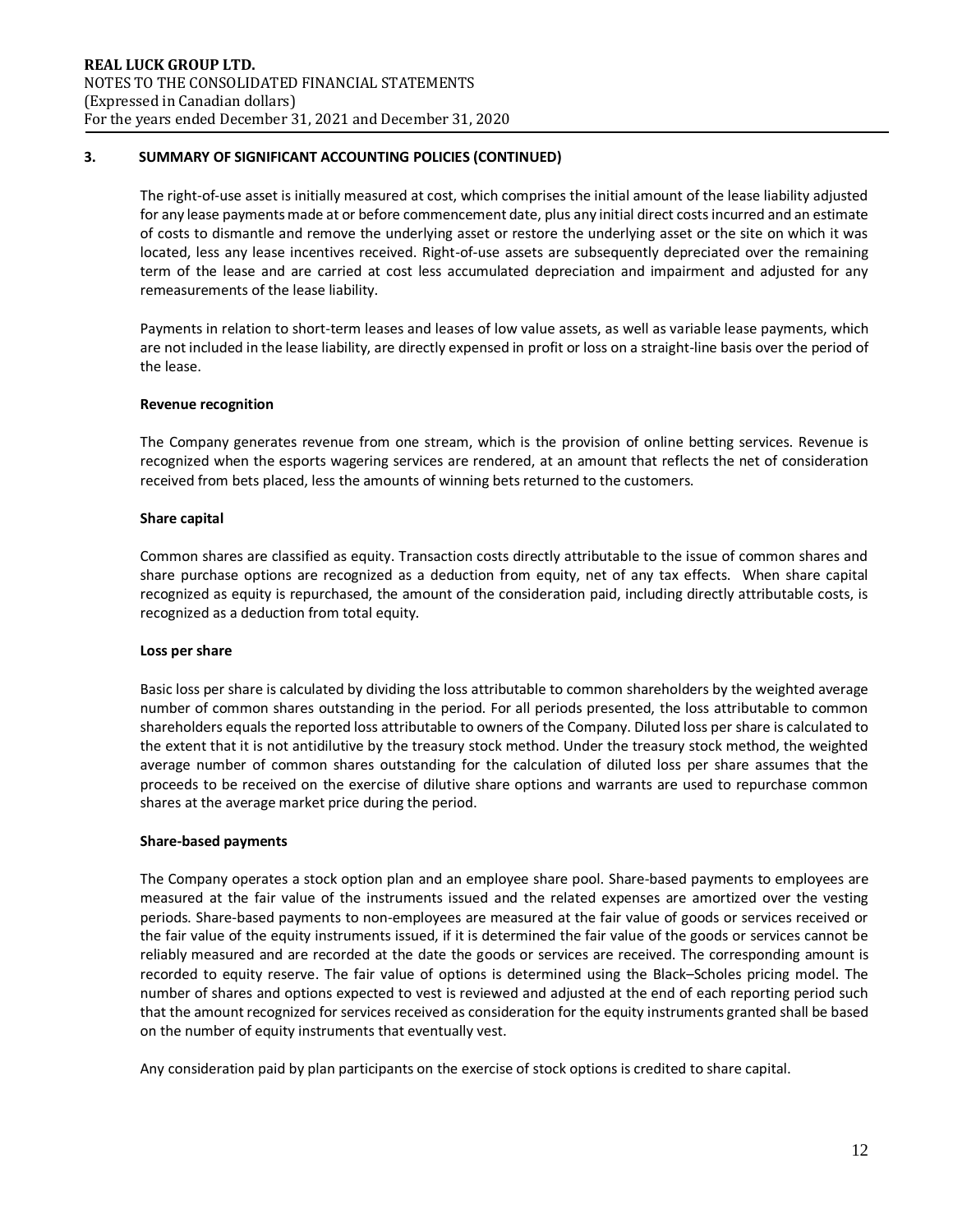## **Segmented reporting**

Operating segments are reported in a manner consistent with the internal reporting provided to the chief operating decision maker. The Company operates in one operating segment being that of online sports betting with online casino added on December 20, 2021.

## **Critical accounting estimates and significant management judgments**

The preparation of the Company's consolidated financial statements in accordance with IFRS requires management to make estimates and assumptions that affect the reported amounts of assets, liabilities and contingencies at the date of the Company's financial statements, and revenue and expenses during the reporting period. Estimates and assumptions are subject to uncertainty and actual results could significantly differ from those estimated. Revisions to estimates are adjusted for prospectively in the period in which the estimates are revised.

Significant estimates in the Company's consolidated financial statements include the following:

#### *Share-based payments*

The cost of share‐based payment transactions with employees are measured by reference to the fair value of the equity instruments. Estimating fair value for share‐based payment transactions requires determining the most appropriate valuation model, which is dependent on the terms and conditions of the grant. This estimate also requires determining and making assumptions about the most appropriate inputs to the valuation model including the expected life, volatility, risk‐free interest rate, expected forfeiture rate and dividend yield of the stock option.

## *Useful lives of equipment and intangible assets*

Estimates of the useful lives of equipment and intangible assets are based on the period over which the assets are expected to be available for use. The estimated useful lives are reviewed annually and are updated if expectations differ from previous estimates due to physical wear and tear, technical or commercial obsolescence, and legal or other limits on the use of the relevant assets.

## *Other significant judgments*

The most significant judgments in applying the Company's financial statements include:

- the assessment of the Company's ability to continue as a going concern and whether there are events or conditions that may give rise to significant uncertainty. The judgment is dependent on management's expectations of revenue, cash flow forecasts, financial obligations due and availability of financing over the next 12 months;
- the fair value and classification of financial instruments;
- the determination of the functional currency of the Company and its subsidiaries; and
- whether there are indicators of impairment of the Company's non-current assets.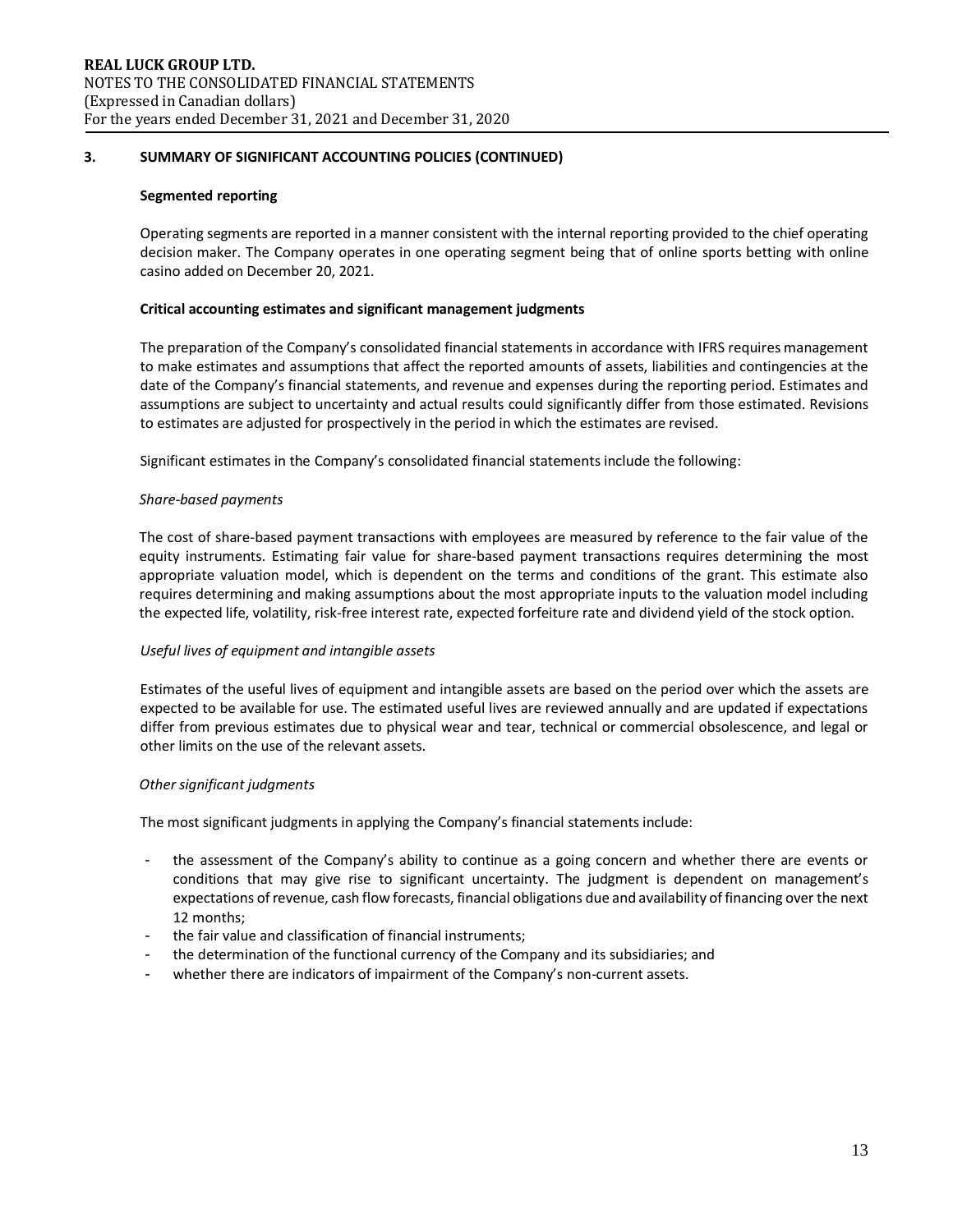## **Impact of COVID-19**

The coronavirus, also known as "COVID-19", has had adverse impacts on the global economy. The conditions surrounding COVID-19 continue to evolve and various government authorities have taken measures to mitigate the spread of the virus. As the Company operates in the e-gaming sector where all activity takes places remotely and online, COVID-19 has to date, not negatively affected the Company. However, in the event of a prolonged economic recession, the extent to which COVID-19 may impact the Company's business activities is highly uncertain. As such, the Company cannot determine the financial impact at this time.

#### **Accounting standards issued but not yet effective**

The Company has reviewed new and revised accounting pronouncements that have been issued but are not yet effective. The Company has not early adopted any new standards and determined that there are no standards that are relevant to the Company.

## **4. REVERSE TAKEOVER TRANSACTION**

On December 11, 2020, pursuant to the Business Acquisition Agreement dated November 2, 2020 entered into among the Company, Esports Limited ("Luckbox") and Elephant Hill Sub Co., the Company acquired all of the issued and outstanding shares of Luckbox, in exchange for 48,621,109 shares and 166,666 options of the resulting issuer (the "Transaction"). Upon the completion of the Transaction, the shareholders of Luckbox acquired control of the resulting issuer, thereby constituting a reverse acquisition of the Company.

At the time of the Transaction, the Company did not meet the definition of a business as defined under IFRS 3 "Business Combinations". Hence, the Transaction was accounted for as an asset acquisition in accordance with IFRS 2, "Share-Based Payment". Luckbox was identified as the accounting acquirer that issued shares and share purchase options to acquire all of the net assets of the Company, the accounting acquiree, and its listing status. The consolidated financial statements are considered to be a continuation of the consolidated financial statements of Luckbox, the accounting acquirer, and present the value of its assets and liabilities at historical cost, up to the date of the Transaction. The fair value of the consideration issued to acquire the net assets of the Company was as follows:

| <b>Considerations:</b>                          |    |          |
|-------------------------------------------------|----|----------|
| Fair value of Real Luck shares (1,666,666 post- |    |          |
| consolidation common shares)                    | \$ | 571,667  |
| Fair value of options outstanding               |    | 10,350   |
| Total consideration                             | ς  | 582,017  |
|                                                 |    |          |
| Fair value of net liabilities assumed           |    |          |
| Cash                                            | \$ | 14,015   |
| Sales tax receivable                            |    | 586      |
| Liabilities                                     |    | (20,465) |
| <b>Total net liabilities</b>                    |    | (5,864)  |
|                                                 |    |          |
| Listing expenses                                |    | 587,881  |

In addition to the consideration above, the Company incurred \$246,487 in legal and other direct costs associated with the completion of the Transaction, which were recorded to profit or loss during the year ended December 31, 2020 in legal and professional fees.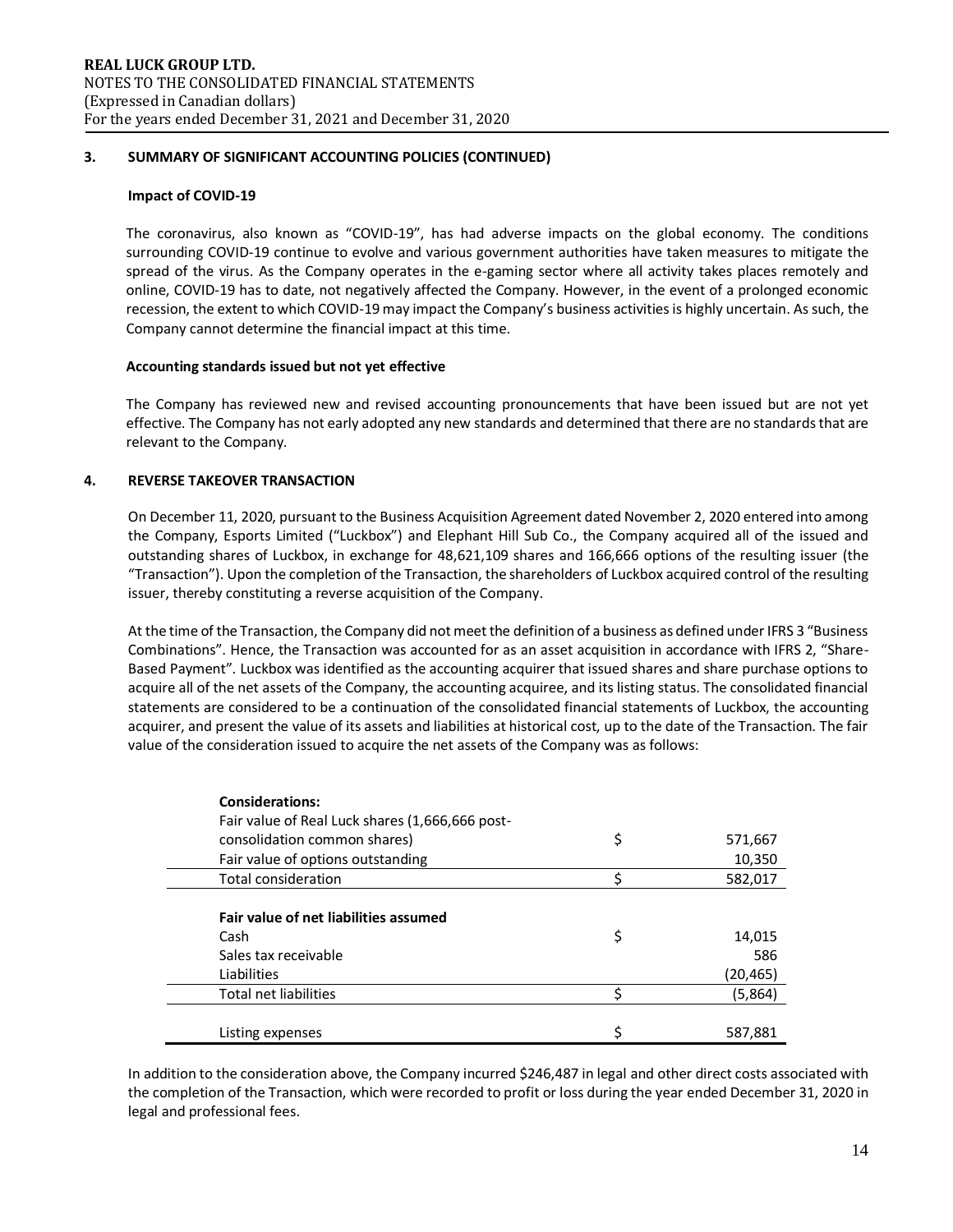# **4. REVERSE TAKEOVER TRANSACTION (CONTINUED)**

Prior to the Transaction, Real Luck, as the accounting acquiree, effected a consolidation of its outstanding shares on the basis of one post-consolidation common share for every 4.2 pre-consolidated common shares. The exercise or conversion price of, and the number of common shares issuable under any securities of the Company has been proportionally adjusted upon the completion of the share consolidation.

# **5. RESTRICTED CASH**

Restricted cash represents player protection funds that are held as reserves to ensure sufficient coverage over player liabilities payable on winning bets in accordance with the *Online Gambling Regulation Act 2001*.

# **6. OTHER RECEIVABLES**

|                                                               | December 31,<br>2021 |  |                 |  |  |
|---------------------------------------------------------------|----------------------|--|-----------------|--|--|
| GST receivable<br>Money deposited on the payment platform (a) | 42,315<br>93,541     |  | 1,947<br>69,174 |  |  |
| Other                                                         | 949                  |  | 799             |  |  |
|                                                               | 136,805              |  | 71,920          |  |  |

(a) Represents cash collected from players for betting activities, held by payment service provider.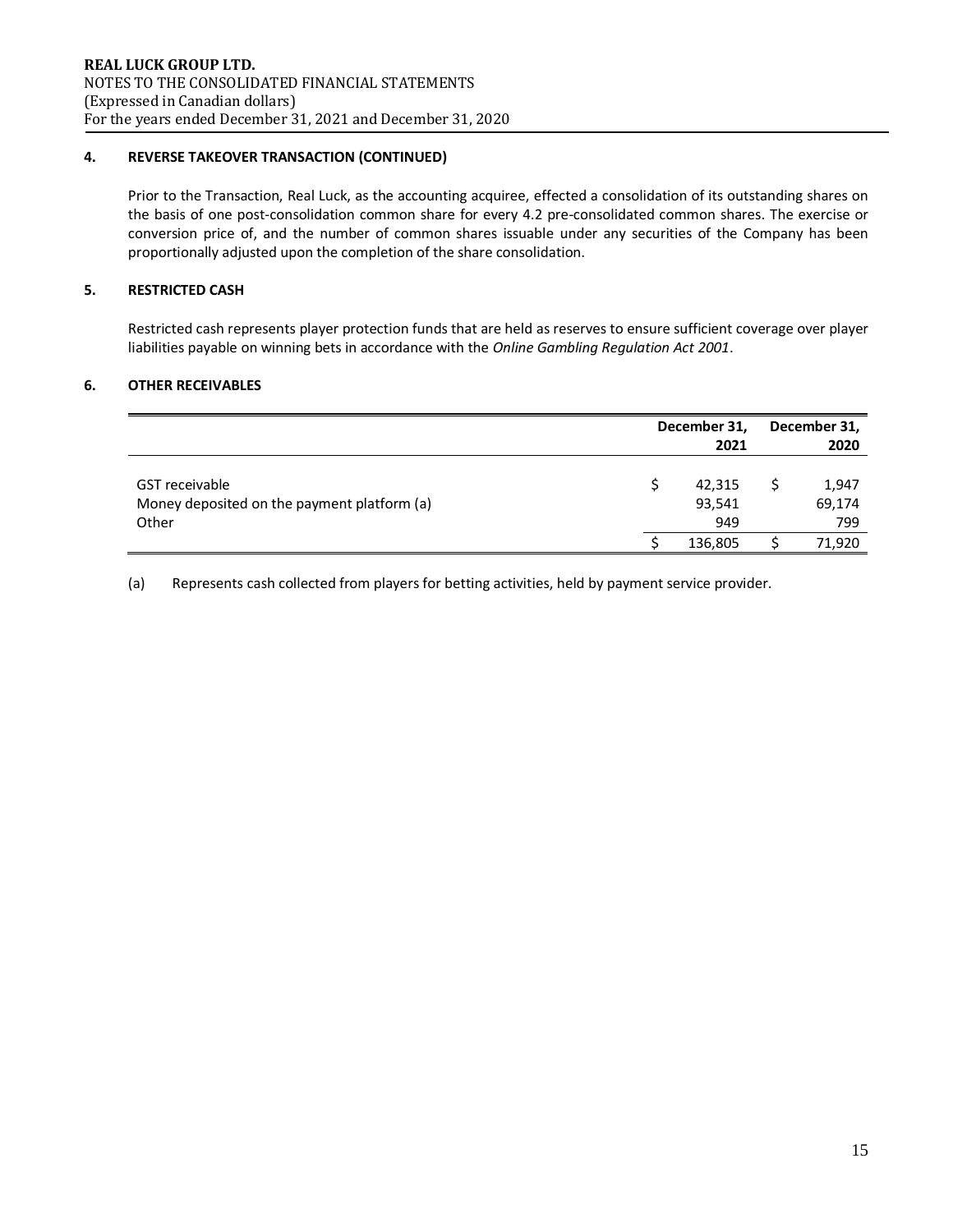# **7. EQUIPMENT**

|                                 | <b>Office Equipment</b> | <b>Computer Servers</b> |    | <b>Total</b> |
|---------------------------------|-------------------------|-------------------------|----|--------------|
| Cost                            |                         |                         |    |              |
| Balance at January 1, 2020      | \$<br>64,489            | \$<br>149,925           | \$ | 214,414      |
| Additions                       | 3,121                   |                         |    | 3,121        |
| <b>Disposals</b>                | (15, 172)               |                         |    | (15, 172)    |
| Currency translation adjustment | 3,395                   | 2,634                   |    | 6,029        |
| Balance at December 31, 2020    | \$<br>55,833            | \$<br>152,559           | \$ | 208,392      |
| Additions                       | 19,883                  | 1,534                   |    | 21,417       |
| Disposals                       | (8, 483)                |                         |    | (8, 483)     |
| Currency translation adjustment | (2,606)                 | (2, 572)                |    | (5, 178)     |
| Balance at December 31, 2021    | \$<br>64,627            | \$<br>151,521           | \$ | 216,148      |
|                                 |                         |                         |    |              |
| <b>Accumulated depreciation</b> |                         |                         |    |              |
| Balance at January 1, 2020      | \$<br>(41, 851)         | \$<br>(17, 485)         | \$ | (59, 336)    |
| Depreciation                    | (18, 195)               | (32, 640)               |    | (50, 835)    |
| <b>Disposals</b>                | 12,106                  |                         |    | 12,106       |
| Currency translation adjustment | (2, 478)                | (665)                   |    | (3, 143)     |
| Balance at December 31, 2020    | \$<br>(50, 418)         | \$<br>(50, 790)         | \$ | (101, 208)   |
| Depreciation                    | (6, 583)                | (33, 183)               |    | (39, 766)    |
| <b>Disposals</b>                | 8,483                   |                         |    | 8,483        |
| Currency translation adjustment | 1,554                   | 952                     |    | 2,506        |
| Balance at December 31, 2021    | \$<br>(46, 964)         | \$<br>(82, 383)         | \$ | (129, 347)   |
|                                 |                         |                         |    |              |
| <b>Carrying amounts</b>         |                         |                         |    |              |
| December 31, 2020               | \$<br>5,415             | \$<br>101,769           | \$ | 107,184      |
| December 31, 2021               | \$<br>17,663            | \$<br>69,138            | Ś. | 86,801       |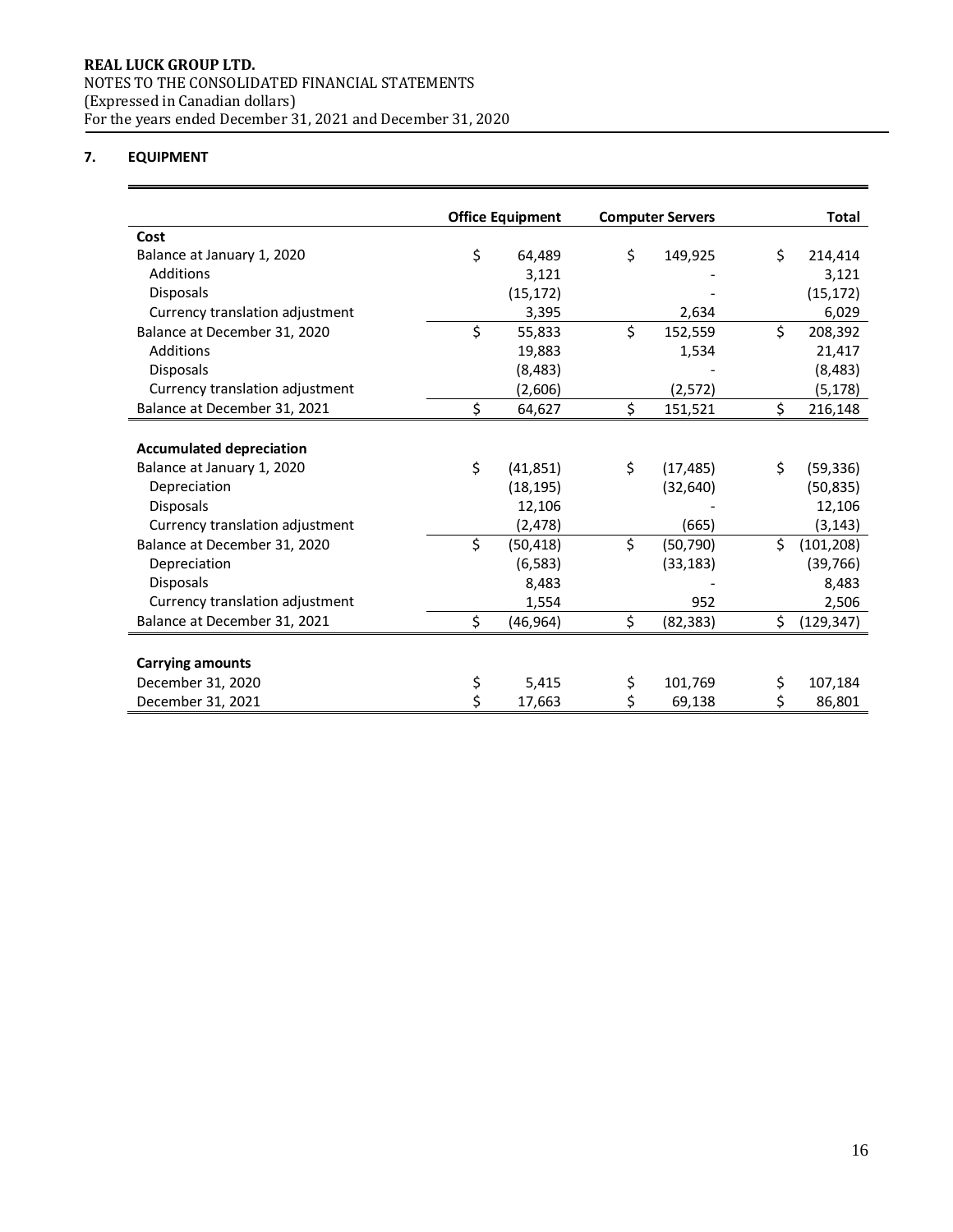# **8. RIGHT OF USE ASSETS**

|                                     |         | <b>Office lease</b> |    | Office lease<br>Office lease |    |                          |    | <b>Office lease</b>      |    |              |
|-------------------------------------|---------|---------------------|----|------------------------------|----|--------------------------|----|--------------------------|----|--------------|
|                                     |         | #1                  |    | #2                           |    | #3                       |    | #4                       |    | <b>Total</b> |
|                                     |         |                     |    |                              |    |                          |    |                          |    |              |
| Cost                                |         |                     |    |                              |    |                          |    |                          |    |              |
| Balance at January 1, 2020          | \$      | 84,775              |    | Ś.<br>89,237                 | \$ | 47,593                   | Ŝ. |                          | Ś  | 221,605      |
| Additions                           |         |                     |    |                              |    |                          |    |                          |    |              |
| Terminations                        |         |                     |    |                              |    | (50,082)                 |    |                          |    | (50,082)     |
| Currency translation adjustment     |         | 6,430               |    | 6,609                        |    | 2,489                    |    |                          |    | 15,528       |
| Balance at December 31, 2020        | $\zeta$ | 91,205              | Ś. | 95,846                       | \$ |                          | \$ | $\overline{\phantom{a}}$ | Ś. | 187,051      |
| Additions                           |         |                     |    |                              |    |                          |    | 22,544                   |    | 22,544       |
| Currency translation adjustment     |         | (7,618)             |    | (7, 487)                     |    |                          |    | (610)                    |    | (15, 715)    |
| <b>Balance at December 31, 2021</b> | Ś       | 83,587              | Ŝ. | 88,359                       | \$ |                          | Ś  | 21,934                   | Ŝ. | 193,880      |
|                                     |         |                     |    |                              |    |                          |    |                          |    |              |
| <b>Accumulated depreciation</b>     |         |                     |    |                              |    |                          |    |                          |    |              |
| Balance at January 31, 2020         | \$      | (32, 764)           | Ŝ. | (29, 746)                    | Ś. | (6, 693)                 | Ŝ  |                          | \$ | (69, 203)    |
| Depreciation                        |         | (17,998)            |    | (18, 781)                    |    | (2, 348)                 |    |                          |    | (39, 127)    |
| Terminations                        |         |                     |    |                              |    | 9,390                    |    |                          |    | 9,390        |
| Currency translation adjustment     |         | (2,037)             |    | (2, 591)                     |    | (349)                    |    |                          |    | (4,977)      |
| <b>Balance at December 31, 2020</b> | \$      | (52, 799)           | Ŝ. | (51, 118)                    | \$ | $\overline{\phantom{0}}$ | \$ | $\blacksquare$           | Ś. | (103, 917)   |
| Depreciation                        |         | (17, 926)           |    | (18, 703)                    |    |                          |    | (2,957)                  |    | (39, 586)    |
| Currency translation adjustment     |         | 4,591               |    | 6,004                        |    |                          |    | 33                       |    | 10,628       |
| Balance at December 31, 2021        | Ś       | (66, 134)           | \$ | (63, 817)                    | \$ |                          | Ś  | (2,924)                  | Ś. | (132, 875)   |
|                                     |         |                     |    |                              |    |                          |    |                          |    |              |
| Net book value                      |         |                     |    |                              |    |                          |    |                          |    |              |
| December 31, 2020                   | \$      | 38,406              | Ŝ. | 44,728                       | \$ |                          | \$ |                          | \$ | 83,134       |
| December 31, 2021                   | Ś       | 17,453              | Ś  | 24,542                       | \$ |                          | Ś  | 19,010                   | Ś. | 61,005       |

# **9. INTANGIBLE ASSETS**

 $\equiv$ 

|                                 | <b>Domain</b> |
|---------------------------------|---------------|
| Cost                            |               |
| Balance at January 1, 2020      | \$<br>13,318  |
| Currency translation adjustment | 234           |
| Balance at December 31, 2020    | 13,552        |
| Currency translation adjustment | (228)         |
| Balance at December 31, 2021    | 13,324        |
| Net book value                  |               |
| December 31, 2020               | 13,552        |
| December 31, 2021               | 13,324        |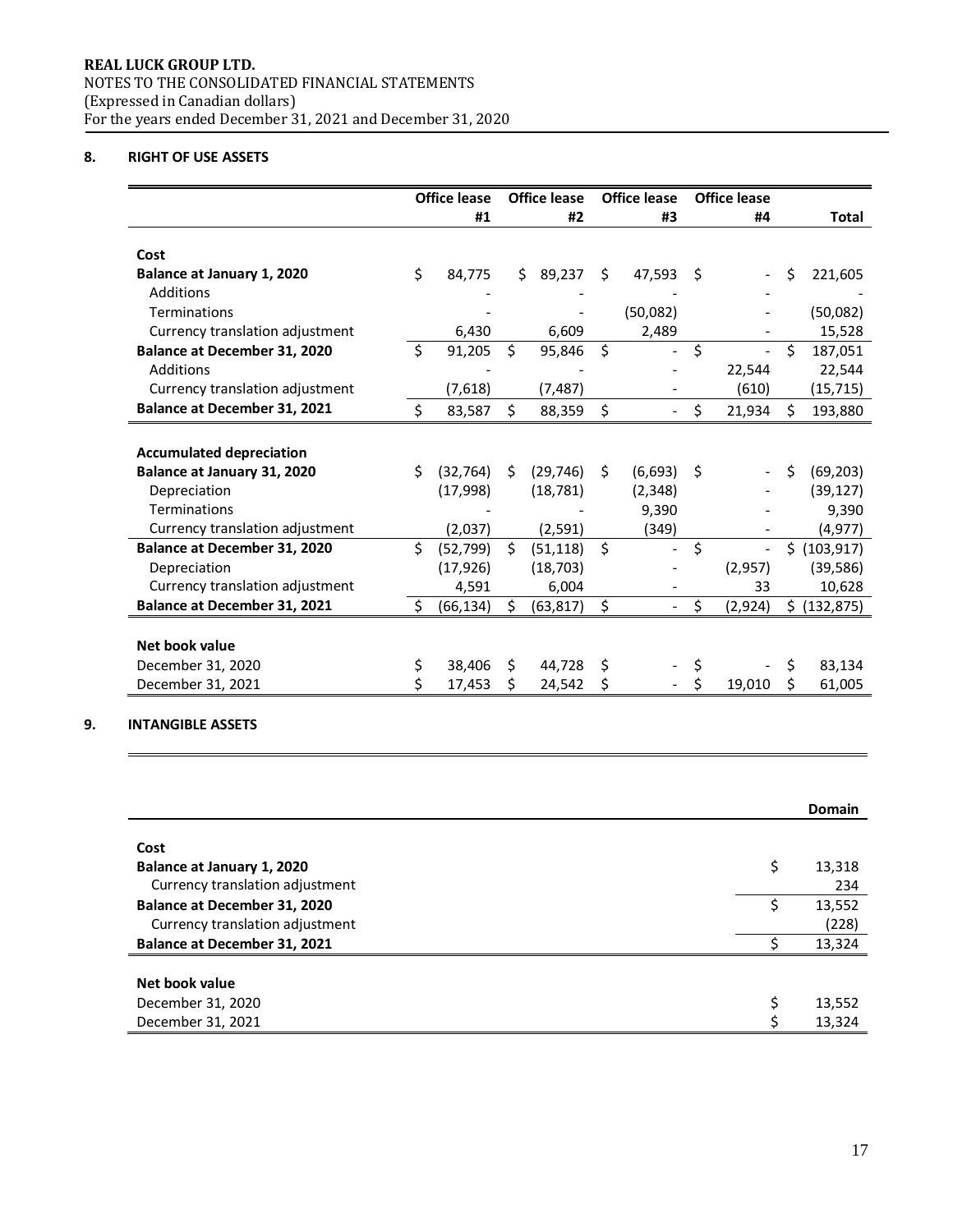## **10. ACCOUNTS PAYABLE AND ACCRUED LIABILITIES**

|                            | December 31,<br>2021 | December 31,<br>2020 |         |  |
|----------------------------|----------------------|----------------------|---------|--|
|                            |                      |                      |         |  |
| Trade accounts payable     | 395,182              |                      | 400,956 |  |
| Payroll liabilities        | 184,523              |                      | 223,001 |  |
| <b>Accrued liabilities</b> | 331,811              |                      | 295,028 |  |
| Sales tax payable          | 22,806               |                      | 7,878   |  |
| Player liabilities         | 50,929               |                      | 30,828  |  |
| Due to Luckbox Limited     | 14,805               |                      | 2,988   |  |
|                            | 1,000,056            |                      | 960,679 |  |

Due to Luckbox Limited is non-interest bearing, unsecured and repayable on demand if the Company is in good financial standing (note 19).

#### **11. WARRANT LIABILITIES**

In November and December 2019, Luckbox issued 1,326,000 warrants as part of the subscription units comprised of one common share and one unit warrant under private placement financing. Two warrants were exercisable together, to purchase one Luckbox share at \$1.50 per share, within two years of the date of issuance. As discussed in note 14, the previously issued warrants under the 2019 private placements were amended in June 2020 to reduce the exercise price from \$1.50 per share to \$0.63 per share resulting in a modification of the warrant liabilities and accordingly, the fair values of the previously issued warrants were re-measured under the new terms and determined to be \$187,535. An amount of \$25,222 was recognized in profit and loss as a gain on re-measurement of warrant liabilities during the year ended December 31, 2020.

In June 2020, Luckbox issued 5,423,660 warrants as part of the subscription units under private placements (Note 14) and in December 2020, Luckbox issued a total of 1,785,714 warrants as part of subscription units to settle the ExpoWorld Notes. Each whole warrant can be exercised within two years of the Transaction to purchase one Luckbox share at \$0.63 per share. These warrants were classified as financial liability at fair value through profit and loss as the exercise prices for the warrants were in CAD and were different from the functional currency of Luckbox, the issuer of the equity instruments. On initial recognition, the combined fair value of respective warrant liabilities was determined to be \$997,246.

In addition, in connection with the transaction costs incurred for private placement tranches in June 2020, an amount of \$136,102 was allocated to warrant liabilities and was recognized in profit and loss.

Upon closing of the Transaction, Luckbox warrants were exchanged for the Company's (CAD functional currency) warrants, which resulted in a derecognition of the warrant liabilities from Luckbox and an equity classification for the same amount within the Company's Reserves. Immediately prior to derecognition, the warrant liabilities were remeasured and a loss of \$165,227 on re-measurement was recognized in profit and loss in 2020.

A reconciliation of the changes in warrant liabilities during the years ended December 31, 2021 and 2020 is as follows:

|                                                                            | 2021 | 2020        |
|----------------------------------------------------------------------------|------|-------------|
| Opening balance, January 1                                                 |      | 212,757     |
| Recognition upon issuance                                                  |      | 997,245     |
| Loss on re-measurement                                                     |      | 140,005     |
| Derecognition of warrant liabilities and re-classification within Reserves |      | (1,350,007) |
| <b>Ending balance, December 31</b>                                         |      |             |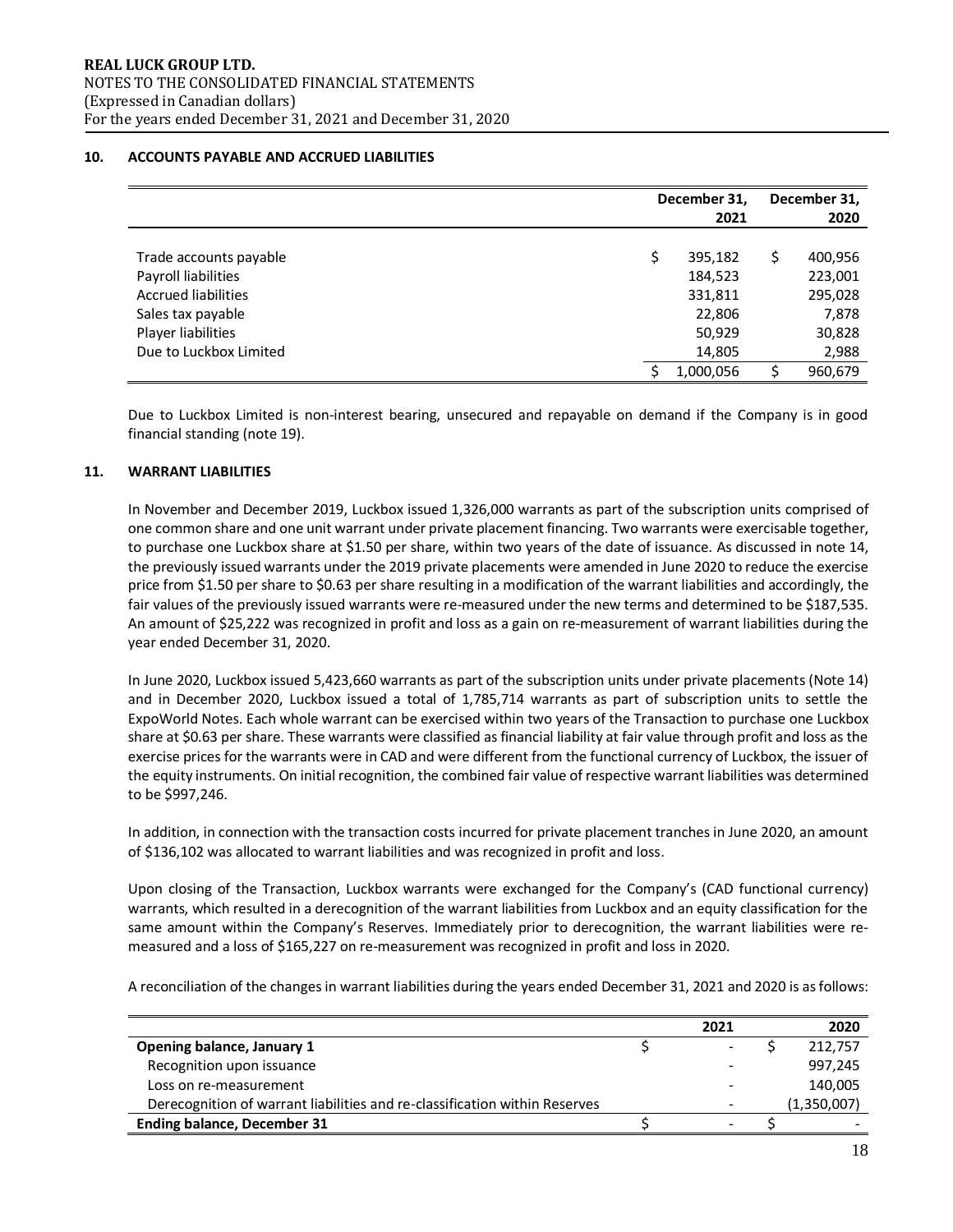# **11. WARRANT LIABILITIES (CONTINUED)**

The following weighted average assumptions were used to estimate the fair value of the warrant liabilities in 2020:

| Weighted average fair value of warrant | 0.207   |
|----------------------------------------|---------|
|                                        |         |
| Exercise price                         | 0.63    |
| Risk-free interest rate                | 0.25%   |
| <b>Estimated life</b>                  | 2 years |
| <b>Expected volatility</b>             | 114%    |
| Expected dividend yield                | 0.00%   |

## **12. LEASE LIABILITIES**

The Company's lease liabilities consists of office leases. The present value of future lease payments were measured using an incremental borrowing rate of 4% per annum on initial recognition.

|                                     | Office lease |    | <b>Office lease</b> |     | <b>Office lease</b>      |    | <b>Office lease</b>          |   |           |
|-------------------------------------|--------------|----|---------------------|-----|--------------------------|----|------------------------------|---|-----------|
|                                     | #1           |    | #2                  |     | #3                       |    | #4                           |   | Total     |
|                                     |              |    |                     |     |                          |    |                              |   |           |
| Balance at January 1, 2020          | \$<br>54,239 | S. | 61,722              | Ŝ.  | 40,902                   | S  | $\qquad \qquad \blacksquare$ |   | 156,863   |
| <b>Terminations</b>                 |              |    |                     |     | (42, 257)                |    | -                            |   | (42, 257) |
| Interest expenses                   | 1,565        |    | 2,348               |     | 783                      |    | -                            |   | 4,696     |
| Lease payments                      | (19, 563)    |    | (21, 128)           |     | (1, 565)                 |    | $\qquad \qquad \blacksquare$ |   | (42,256)  |
| Currency translation adjustment     | 3,765        |    | 4,182               |     | 2,137                    |    | -                            |   | 10,084    |
| <b>Balance at December 31, 2020</b> | 40,006       |    | 47,124              | -\$ | $\frac{1}{2}$            | \$ | $\blacksquare$               | Ś | 87,130    |
| Additions                           |              |    |                     |     |                          |    | 22,544                       |   | 22,544    |
| Interest expenses                   | 1.387        |    | 1,469               |     |                          |    | 947                          |   | 3,803     |
| Lease payments                      | (19,363)     |    | (20, 380)           |     |                          |    | (2,494)                      |   | (42,237)  |
| Currency translation adjustment     | (2,769)      |    | (2,892)             |     |                          |    | (1,561)                      |   | (7, 222)  |
| <b>Balance at December 31, 2021</b> | 19,261       |    | 25,321              | \$  | $\overline{\phantom{a}}$ | Ś  | 19,436                       |   | 64,018    |

As at December 31, 2021, the Company is committed to minimum lease payments as follows:

| <b>Maturity analysis</b>                      | December 31, 2021 |
|-----------------------------------------------|-------------------|
| Less than one year                            | 42,854            |
| Later than one year, but less than five years | 24,188            |
| Total undiscounted lease liabilities          | 67,042            |
| Less: imputed interest at 4%                  | (3,024)           |
| <b>Total</b>                                  | 64,018            |
| Less: Current portion                         | (40,401)          |
| Long-term portion                             | 23,617            |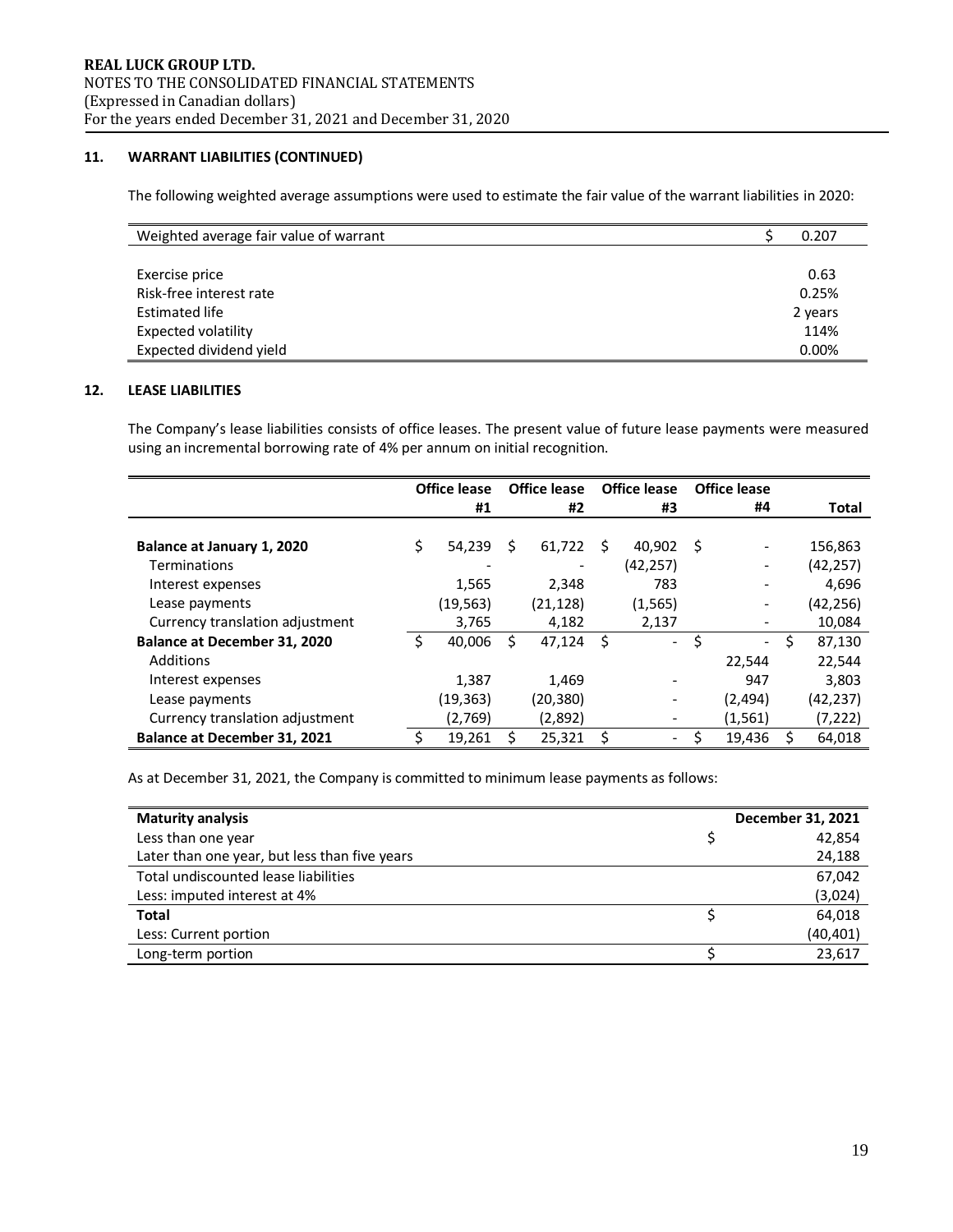# **13. CONVERTIBLE NOTES**

On July 10, 2020, Luckbox issued a non-interest bearing \$500,000 convertible note to Expoworld Ltd. On November 20, 2020, Luckbox issued another non-interest bearing \$1,000,000 to Expoworld Ltd (together, the "ExpoWorld notes"). The ExpoWorld notes convert automatically into Luckbox units upon closing of the Transaction at \$0.42 per unit. Each unit is comprised of one common share and one half warrant. Each full warrant is exercisable to purchase one Luckbox share at \$0.63 per share for two years following the closing of the Transaction. On the issuance date, the conversion option associated with the ExpoWorld notes were classified as a derivative liability, as a fixed number of Luckbox shares would be settled for a variable amount of notes as a result of fluctuations in exchange rates between CAD and GBP (the functional currency of Luckbox). The fair value of the derivative conversion liability was estimated using a Black Scholes Option pricing model at \$323,333 based on the following assumptions:

- July 2020 note: risk-free rate of 0.23%, expected annual volatility 157%, expected life of 0.5 years
- November 2020 note: risk-free rate of 0.12%, expected annual volatility 121%, expected life of 0.06 years

The residual value of \$1,176,667 was allocated to the host debts.

In conjunction with the issuance of the ExpoWorld notes, Luckbox incurred a total of \$121,000 in cash fees, and issued 288,095 Advisory Warrants and 184,524 Subscriber Units as finders' fees. Each Advisory Warrant entitles the holder to purchase one Unit comprised of one common share and one half of one warrant. Each whole warrant entitles the holder to purchase one common share for \$0.63 per share for a period of 24 months following the Transaction (note 4). The fair value of the issued subscription units of \$77,500 was estimated using a value of \$0.42 per unit determined with reference to recent equity financing transactions closed by Luckbox. The fair value of the Advisory Warrants was estimated at \$0.2433 per warrant, for a total expense of \$70,094 at the date of issue using the Black-Scholes option pricing model with the following assumptions: risk-free rate of 0.25%, expected annual volatility 114%, expected life of 2 years and expected dividend yield of \$nil.

These transaction costs totalling \$268,594 were allocated between the host debt and derivative conversion liability components of the notes based on ratio of relative fair values at initial recognition. Accordingly, \$211,116 was allocated to the host debts and reduced from the initially recorded carrying value of the host debts and \$57,478 was allocated to the derivative conversion liabilities, being expensed to profit or loss immediately.

The notes matured and were settled in shares, or units during the year ended December 31, 2020. Refer to note 14 for disclosures related to settlement of the notes.

|                                                  | Face value  | Carrying value |
|--------------------------------------------------|-------------|----------------|
| Balance, January 1, 2020                         | 2,250,000   | 964,286        |
| Issued during the year                           | 1,500,000   | 965,551        |
| Accretion expenses                               |             | 1,820,163      |
| Settlement of convertible notes                  | (3,750,000) | (3,750,000)    |
| Balance, December 31, 2020 and December 31, 2021 |             |                |

A continuity of the host debt liabilities for the year ended December 31, 2021 and 2020 is as follows: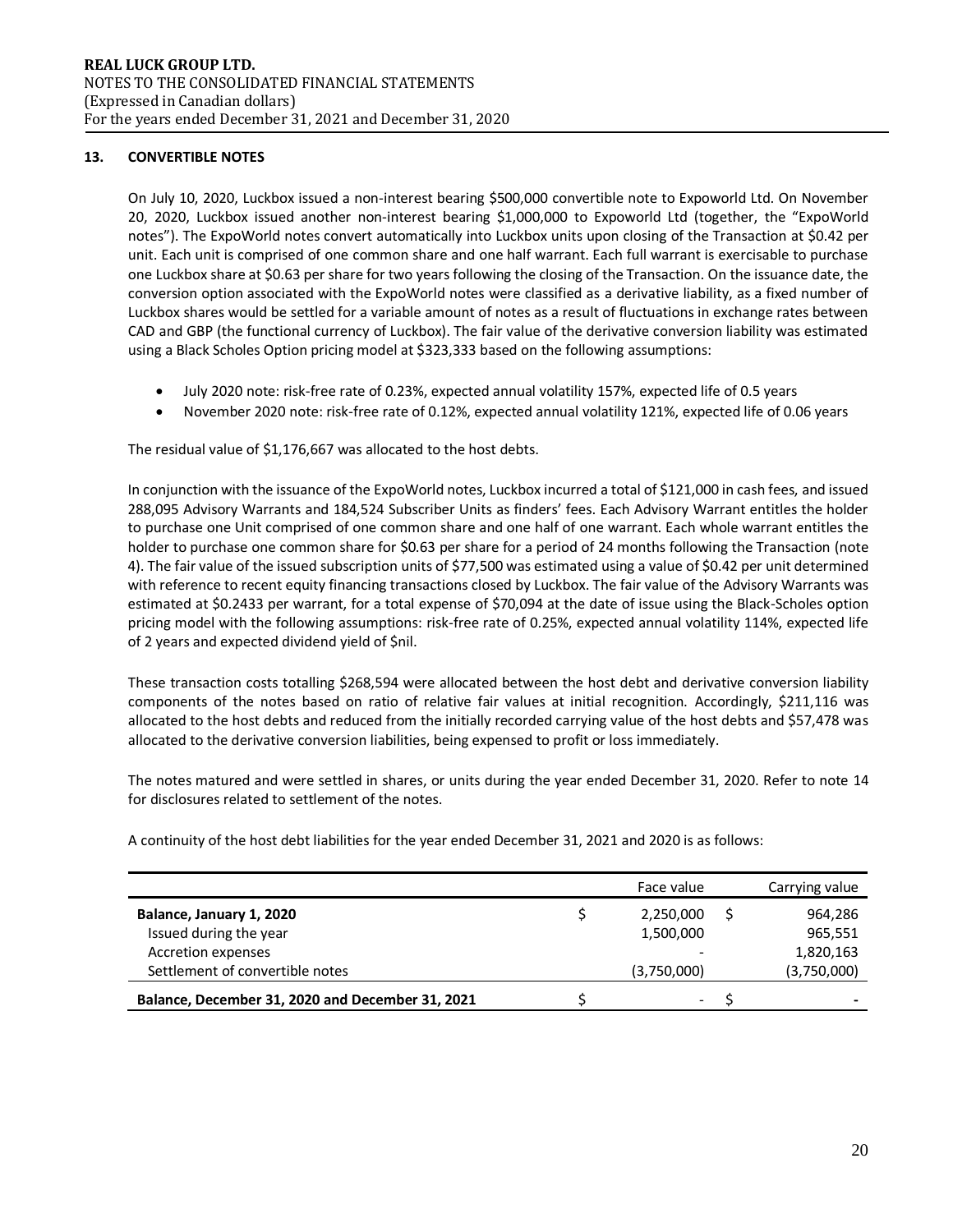## **13. CONVERTIBLE NOTES (CONTINUED)**

A continuity of the embedded conversion feature for the year ended December 31, 2021 and 2020:

|                                                  | Carrying value           |
|--------------------------------------------------|--------------------------|
| Balance, January 1, 2020                         | 2,250,000                |
| Recorded on issuance of ExpoWorld notes          | 323,333                  |
| Gain on re-measurement                           | (2,573,333)              |
| Balance, December 31, 2020 and December 31, 2021 | $\overline{\phantom{0}}$ |

#### **14. SHARE CAPITAL**

The authorized capital of the Company consists of an unlimited number of common shares.

During the year ended December 31, 2021, a total of 419,666 options were exercised to purchase 419,666 common shares in the capital of the Company at \$0.42 per share for gross proceeds of \$176,260. The fair value allocated to these options of \$78,247 was reclassified from reserves to share capital.

During the year ended December 31, 2021 a total of 2,046,000 warrants were exercised to purchase 2,046,000 common shares in the capital of the Company at \$0.63 per share for gross proceeds of \$1,288,980. The fair value allocated to these warrants of \$290,479 was reclassified from reserves to share capital.

During the year ended December 31, 2021, 448,875 advisory warrants, previously issued as compensation to agents and advisors in connection with the private placement rounds, were exercised to purchase 448,875 units at \$0.42 per unit. Each unit is comprised of one common share of the Company and one half of one warrant, for a total of 448,875 shares and 224,438 warrants. Each warrant entitles the holder to purchase one Company at an exercise price of \$0.63 for a period of two years. The gross proceeds received from the exercise of the advisory warrants was \$188,527 and was fully allocated to share capital. The fair value allocated to these warrants of \$94,682 was reclassified from reserves to share capital.

## **Private Placements**

## *Year ended December 31, 2021:*

On March 9, 2021 (the "Closing Date"), the Company completed a private placement of 14,837,317 special warrants of the Company at a price of \$1.20 for aggregate gross proceeds of \$17,804,780. Each special warrant automatically converts to one unit of the Company without additional consideration on the earlier of four months and a day following the Closing Date of the private placement, or the date that the Alberta Securities Commission receives the Final Prospectus (the "Qualification date"). Each unit consists of one share and one-half common share purchase warrant, exercisable for a period of three years at \$1.50 per share, upon conversion.

Out of the total proceeds received, \$16,617,795 were allocated to common shares at \$1.12 per share, and \$1,186,985 were allocated to warrants on initial recognition.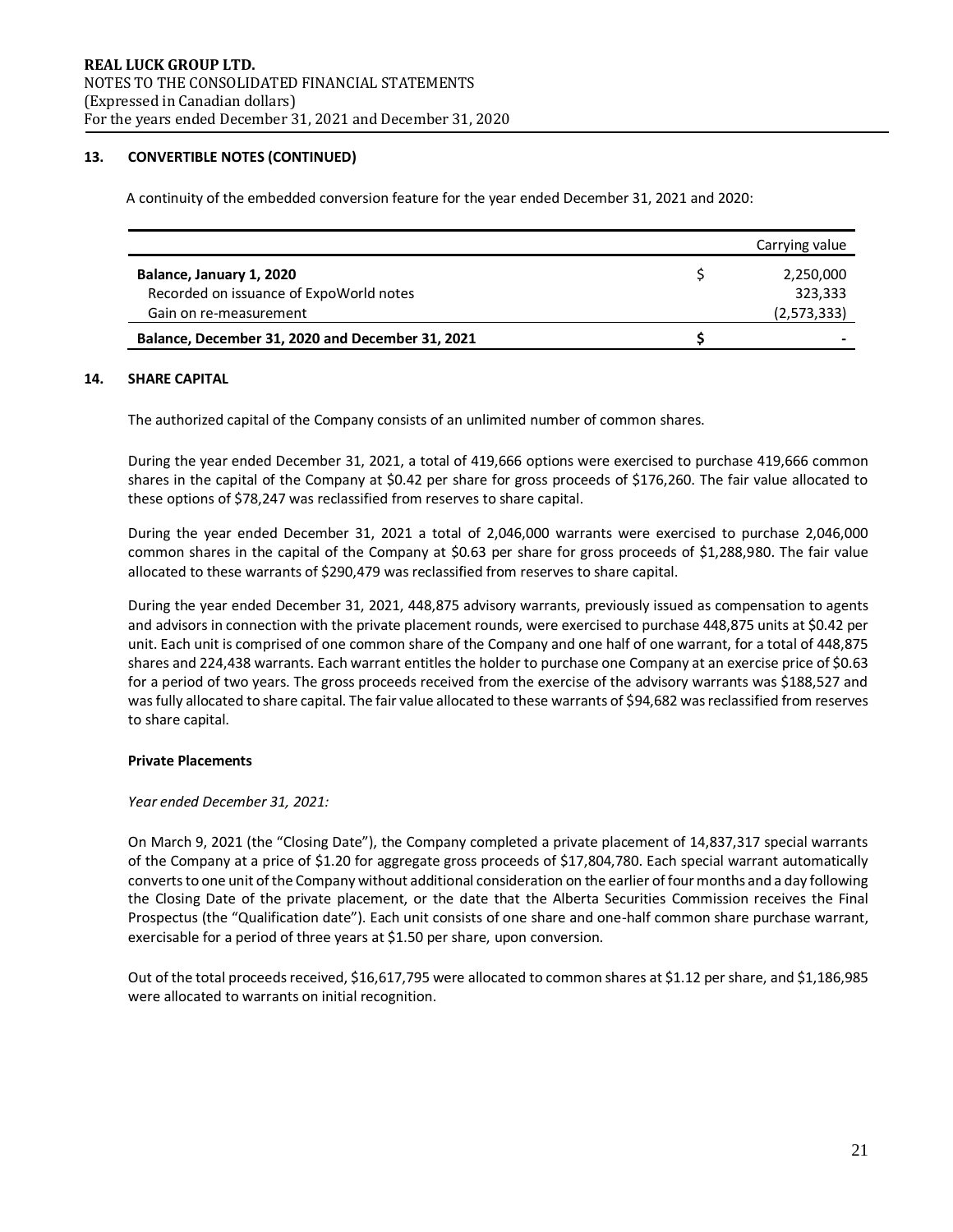## **14. SHARE CAPITAL (CONTINUED)**

In conjunction with the services rendered by the agents and advisors for the private placement round, the Company paid cash advisory fees of \$1,424,382, reimbursed agents' expenses of \$272,217, and issued the following securities:

- 1,186,985 agent special warrants with each warrant converts into one non-transferable agent warrant at no additional cost. Each agent warrant entitles the holder to purchase one unit comprised of one common share and one half of one share purchase warrant. Each whole warrant entitles the holder to purchase one common share for \$1.50 per share for a period of 36 months following the date of issuance.
- 741,865 Corporate Finance fee ("CF fee") special warrants with each warrant converts into one unit of the company at no additional cost. Each unit has the same terms as described above.

The agent special warrants were determined to have a fair value of \$0.807 per unit using the Black-Scholes model for a total expense of \$957,897, with a corresponding increase in reserves. The CF fee special warrants were determined to have a fair value of \$1.20 per warrant, as the terms of such warrants are the same as those of the special warrants under private placement, for a total expense of \$890,238.

In addition, the Company incurred legal fees and filing fees of \$157,361 in connection with the private placement.

All securities issued in connection with the special warrant private placement, including the securities issued to agents and advisors, are subject to a statutory hold period of four months and one day from the Closing Date.

On June 7, 2021, all special warrants, agent special warrants, and CF fee special warrants were converted resulting in the issuance of 15,579,182 common shares, 7,789,591 warrants, and 1,186,985 agent warrants. Each warrant entitles the holder to purchase one additional common share of the Company at an exercise price of \$1.50 per share, for a period of 3 years from the date of closing. Each agent warrant entitles the holder to purchase one unit of the Company at an exercise price of \$1.20 per unit, for a period of 3 years from the date of exercise. Each unit consists of one common share and one half of one share purchase warrant. Each whole share purchase warrant entitles the holder to purchase one additional common share of the Company at an exercise price of \$1.50 per share, for a period of 3 years from the date of issue.

Payments to agents and advisors, together with securities issued and filing fees incurred for a total cost of \$3,702,095, are considered to be transaction costs and were recognized directly in equity as a reduction of the gross proceeds from the issuance of the special warrants. Of the total transaction costs, \$3,455,289 was allocated to share capital and \$246,806 was allocated to reserves.

## *Year ended December 31, 2020:*

During the year, as Luckbox raised more than \$6,041,000 (£3,500,000) of financing through private placements and note issuances, Luckbox, after discussions with the unit holders from the 2019 private placement tranches, re-priced the previously issued units from \$1.00 to \$0.42 per unit. The impact of re-pricing was an issuance of an additional 1,831,148 units and an amendment to the previously issued warrants to reduce the exercise price to \$0.63 per share from the previous exercise price of \$1.50 per share. Also as a result of re-pricing, 68,827 units comprised of one share and one half warrant were issued to agents as finder's fees.

Refer to note 11 for discussion of accounting impact related to the amended exercise price of unit warrants.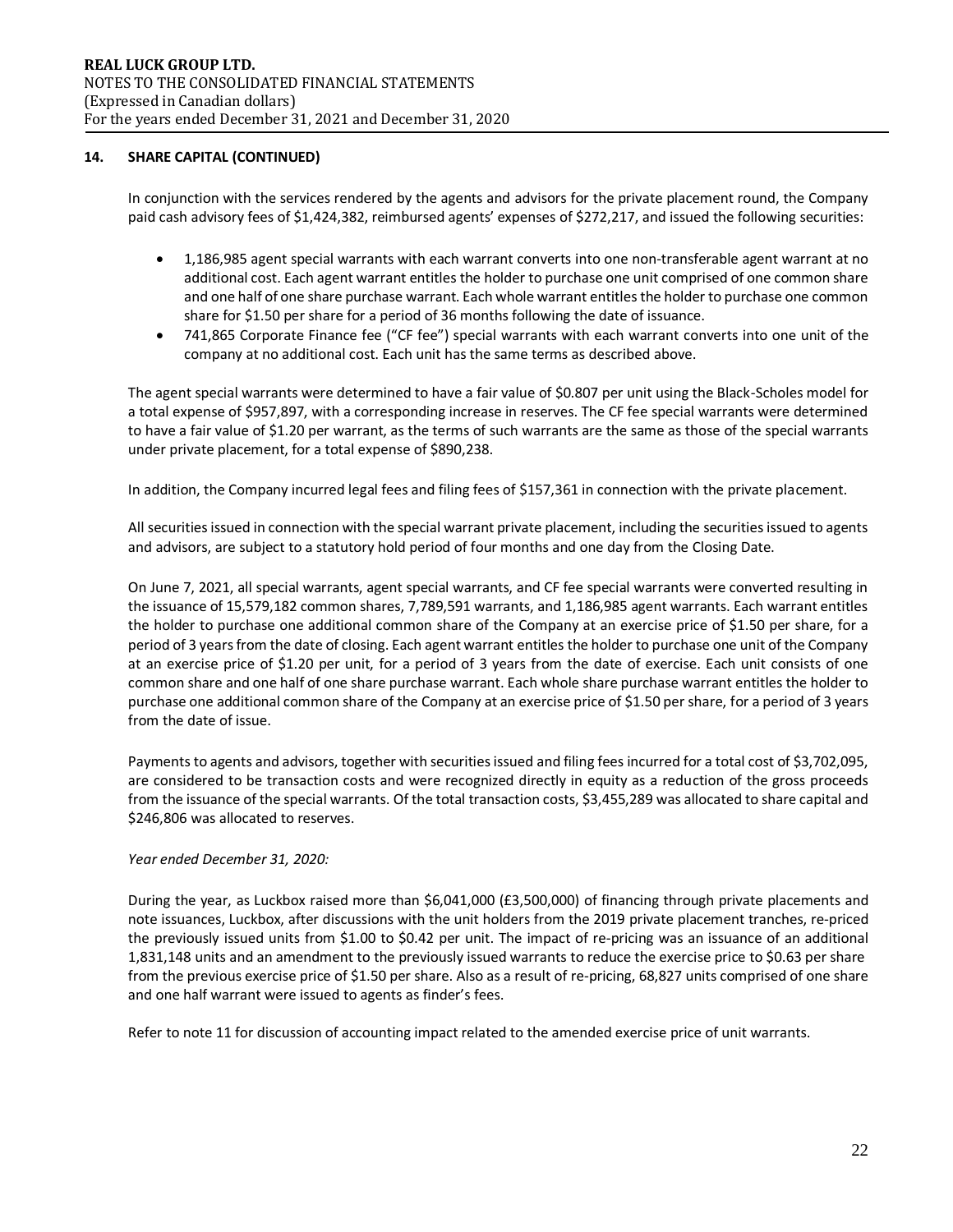#### **14. SHARE CAPITAL (CONTINUED)**

#### **Private placements (continued)**

In June 2020, Luckbox completed two tranches of brokered financing and two tranches of non-brokered financing for gross proceeds of \$4,555,874 consisting of the issuance of 10,847,320 subscription receipts at a price of \$0.42 per unit. Each subscription receipt unit was converted into one common share and one half of one warrant. Refer to note 11 for the discussion of classification and measurement of unit warrants issued under private placement. The proceeds received from private placements were allocated to warrant liabilities, with the residual allocated to common shares on initial recognition.

In relation to the services rendered by the agents for the private placement rounds, Luckbox paid cash advisory fees of \$360,470, reimbursed agents' expenses of \$49,102, and issued the following securities:

- 544,032 common shares;
- 29,018 unit warrants with each whole warrant exercisable into one common share at an exercise price of \$0.63 per share for a period of 24 months following the Transaction;
- 765,404 compensation options, which entitle the holders to purchase one unit comprised of one common share and one half of one warrant. Each whole warrant entitles the holder to purchase one common share for \$0.63 per share for a period of 24 months following the Transaction;
- 138,096 advisory warrants with the same terms as the compensation options as described above.

The value of common shares and unit warrantsissued to the agents were calculated using the residual method, based on the price of one subscription unit of \$0.42, for a total cost of \$228,493. The advisory warrants and compensation options were determined to have a fair value per unit of \$0.2433 using the Black-Scholes model with the same inputs as disclosed in note 11, for total expenses of \$33,599 and \$186,223, respectively.

Payments to agents and advisors, together with securities issued, are considered to be transaction costs that were allocated to the common share and warrant elements of the subscription receipts based on relative fair values. Of the total share issuance costs amounting to \$857,886, \$136,102 were allocated to warrant liabilities and immediately recognized in profit and loss and the remaining \$721,784 were recognized as a deduction from equity.

Refer to note 11 for the discussion of classification and measurement of unit warrants issued under private placement. The proceeds received from private placements were allocated to warrant liabilities, with the residual allocated to common shares on initial recognition.

### **Settlement of convertible notes**

On September 22, 2020, Luckbox issued a total of 10,714,298 shares to Avatar One E-Sports Capital Corp. to settle a \$2,250,000 non-interesting bearing convertible note issued on September 8, 2019.

On December 7, 2020, Luckbox issued 1,190,476 and 2,380,952 subscription units to settle the \$500,000 convertible note issued on July 10, 2020 and \$1,000,000 convertible note issued on November 20, 2020, respectively. Each unit is comprised of one common share and one half of one unit warrant. Each full warrant is exercisable to purchase one Luckbox share at \$0.63 per share for a period of two years from the date of issuance.

As of December 31, 2021, there are no convertible notes outstanding (Note 13).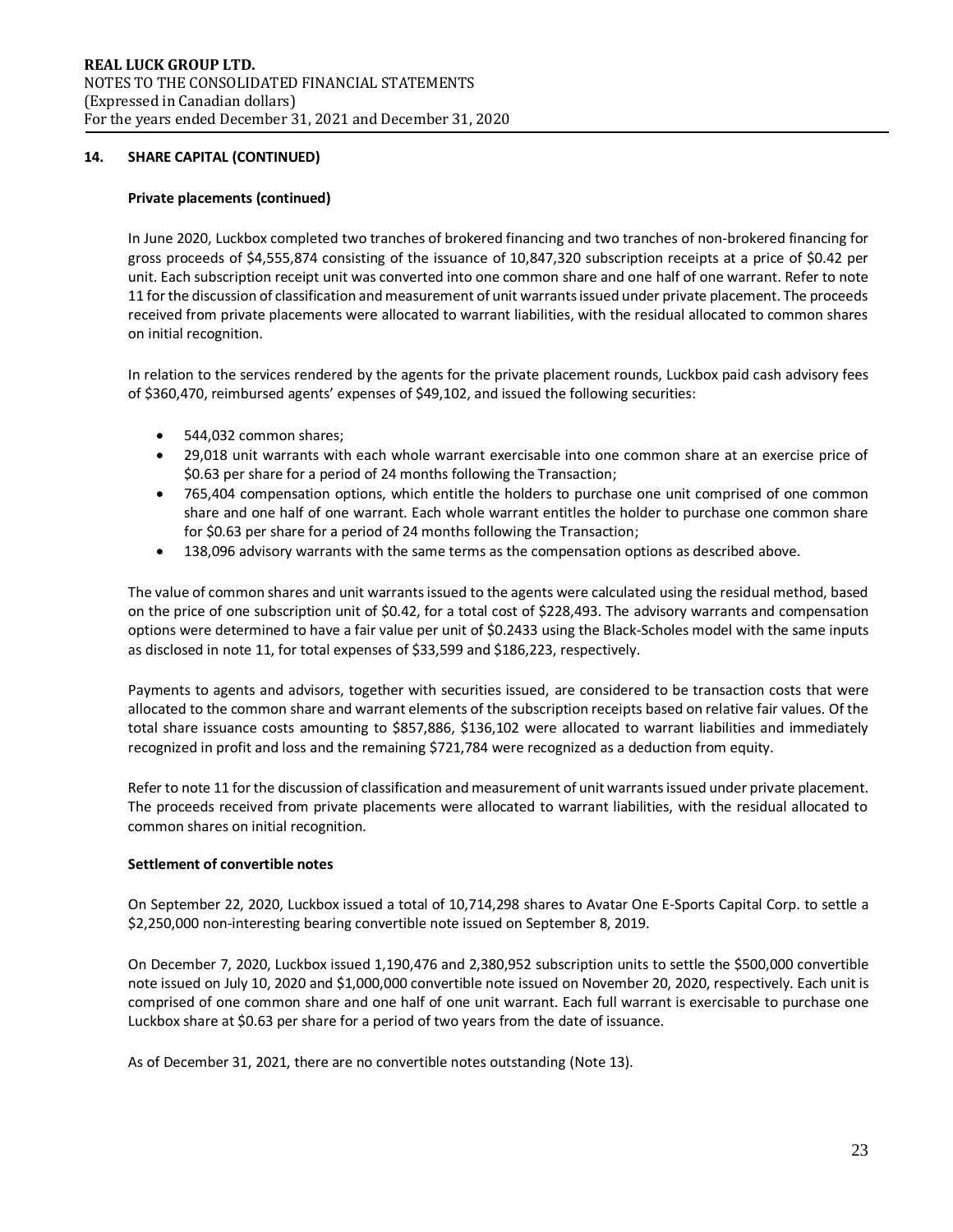#### **15. SHARE-BASED COMPENSATION**

#### *Year ended December 31, 2020:*

During the year, Luckbox issued 4,750,482 shares to employees and consultants as compensation for services. These shares were also issued under the employee share pool. Out of the total shares issued to employees, 3,218,975 were vested as at December 31, 2019. A share-based payment reserve of \$2,703,939 related to the vested shares was recorded within Reserves at December 31, 2019.

In April 2020, Luckbox issued 284,556 common shares as compensation for services to two directors of Luckbox.

The fair value of 1,531,807 common shares granted to two directors and employees during the year ended December 31, 2020 was determined to be \$0.355 based on the estimated share price under the most recent private placement in 2020. As such, a total compensation expense of \$644,703 related to common shares issued to directors and employees were recognized in profit and loss. In addition to the issued common shares, directors, officers and employees were also granted stock options of the Company with a total expense of \$242,851. Refer to note 16 for detailed discussion of granted stock options to directors, officers and employees.

# **16. STOCK OPTIONS**

Upon the completion of the Reverse Takeover Transaction in 2020, the Company adopted the Fixed Option Plan (the "Plan") with the purpose of retaining employees, consultants, officers and directors. The Plan allows the Board of Directors to issue up to 20% of the Company's outstanding common shares as stock options. As at December 31, 2021 the aggregate number of securities made available for issuance under the Plan is 13,705,700.

On December 20, 2021, the Company granted a total of 4,850,000 options under the Option Plan; 4,650,000 options were granted to employees and 200,000 options were granted to a third party consultant. Each stock option permits the holder to purchase one common share of the Company at the stated exercise price of \$0.21 per common share. Out of the total options granted to its employees, officers and directors, 10% vested immediately on grant date, 10% will vest six months from grant date, and 20% will vest each six month period thereafter. The options granted to the third party consultant will vest over twelve months, with 25% of the options vesting every quarter. The Company recognized total expenses of \$99,025 in connection with these options for the year ended December 31, 2021.

On September 21, 2021 the Company granted a total of 150,000 options under the Option Plan to an employee; Each stock option permits the holder to purchase one common share of the Company at the stated exercise price of \$0.28 per common share. For these options, 10% vested immediately on grant date, 10% will vest six months from grant date, and 20% will vest each six month period thereafter. The Company recognized total expenses of \$7,113 in connection with these options for the year ended December 31, 2021.

In June 2021, the Company granted a total of 1,350,000 options under the Option Plan to employees and a Director; Each stock option permits the holder to purchase one common share of the Company at the stated exercise prices. 150,000 of these options vested immediately on the grant date and 1,000,000 of these options will vest upon the achievement of certain milestones. These options are exercisable at \$0.62 per common share. For the remaining 200,000 of these options, 10% vested immediately on grant date, 10% will vested six months from the grant date, and 20% will vest each six month period thereafter. These options are exercisable at \$0.63 per common share. The Company recognized total expenses of \$152,001 in connection with these options for the year ended December 31, 2021.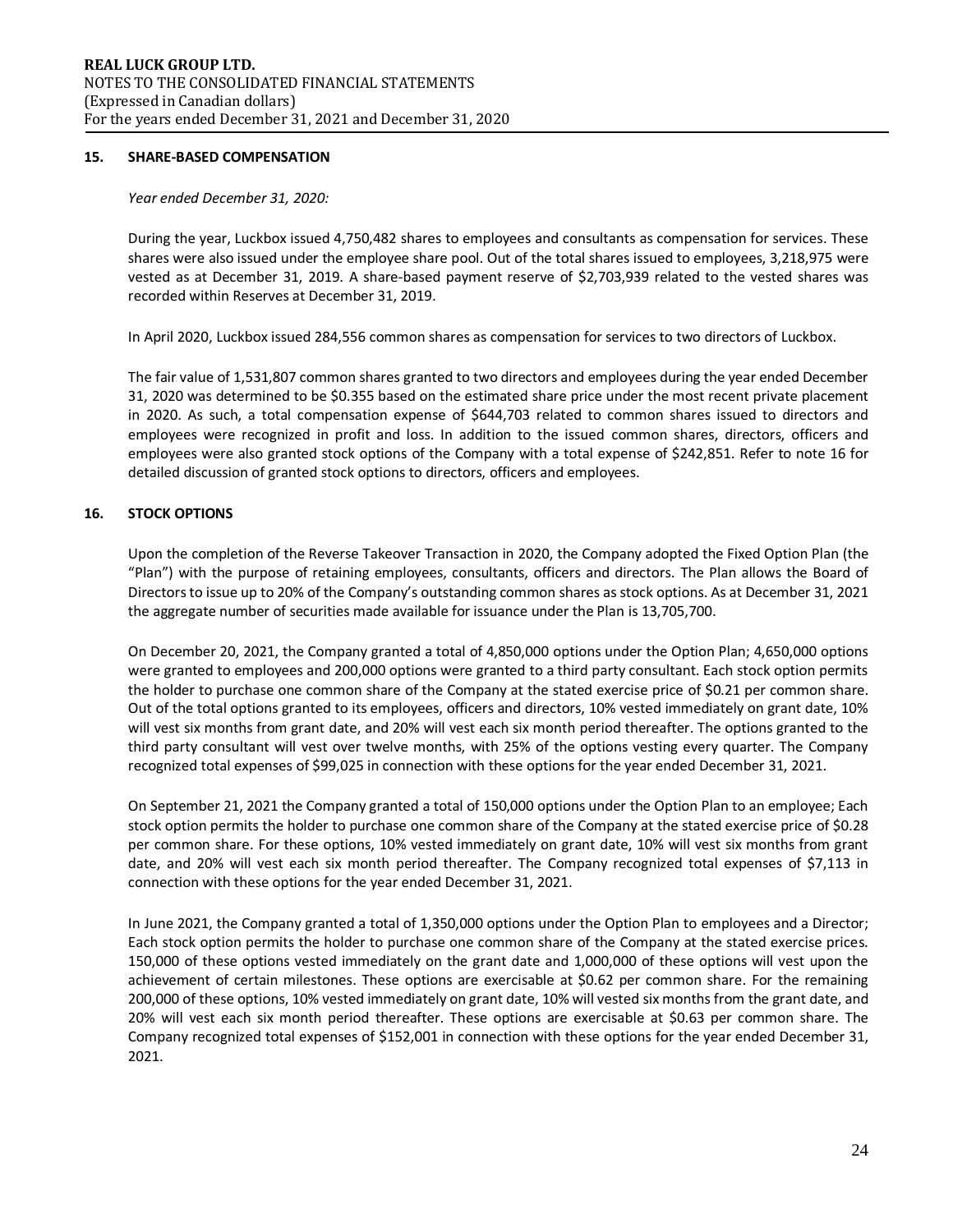## **16. STOCK OPTIONS (CONTINUED)**

In February 2021, the Company granted a total of 1,000,000 options under the Option Plan to three employees; Each stock option permits the holder to purchase one common share of the Company at the stated exercise prices. For these options, 10% vested immediately on grant date, 10% will vested six months from the grant date, and 20% will vest each six month period thereafter. 850,000 of the options are exercisable at \$0.97 per common share, and the remaining 150,000 options are exercisable at \$1.42 per share. The Company recognized total expenses of \$457,639 in connection with these options for the year ended December 31, 2021.

In December 2020, the Company granted a total of 6,082,500 options under the Option Plan; 5,782,500 options were granted to employees, officers and directors and 300,000 options were granted to a third party consultant. Each stock option permits the holder to purchase one common share of the Company at the stated exercise price. Out of the total options granted to its employees, officers and directors, 10% vested immediately on grant date, 10% will vested six months from the grant date, and 20% will vest each six month thereafter. The options granted to the third party consultant vested over twelve months, with 25% of the options vesting every quarter. 5,799,166 of the options are exercisable at \$0.42 per common share, and the remaining 450,000 options are exercisable at \$0.84 per share. The Company recognized total expenses of \$242,851 in connection with the vested options for the year ended December 31, 2020..

On December 11, 2020, the Company also granted 166,666 options to the previous directors and officers of Elephant Hill Capital Inc. as part of the consideration for the Transaction. These options vested immediately on grant date. The valuation of these options is disclosed in note 4.

|                                  | Number of      |   | <b>Weighted Average</b> |
|----------------------------------|----------------|---|-------------------------|
|                                  | <b>Options</b> |   | <b>Exercise Price</b>   |
| Outstanding at January 1, 2020   |                |   |                         |
| Granted                          | 6,249,166      | Ś | 0.45                    |
|                                  |                |   |                         |
| Outstanding at December 31, 2020 | 6,249,166      | S | 0.45                    |
| Granted                          | 7,350,000      |   | 0.26                    |
| Exercised                        | (419, 666)     |   | 0.42                    |
| Forfeited                        | (807,000)      |   | 0.42                    |
| Outstanding at December 31, 2021 | 12,372,500     |   |                         |
| Exercisable at December 31, 2020 | 1,005,661      | Ś | 0.45                    |
| Exercisable at December 31, 2021 | 3,587,647      |   | 0.46                    |

The following is a summary of the Company's stock option activity: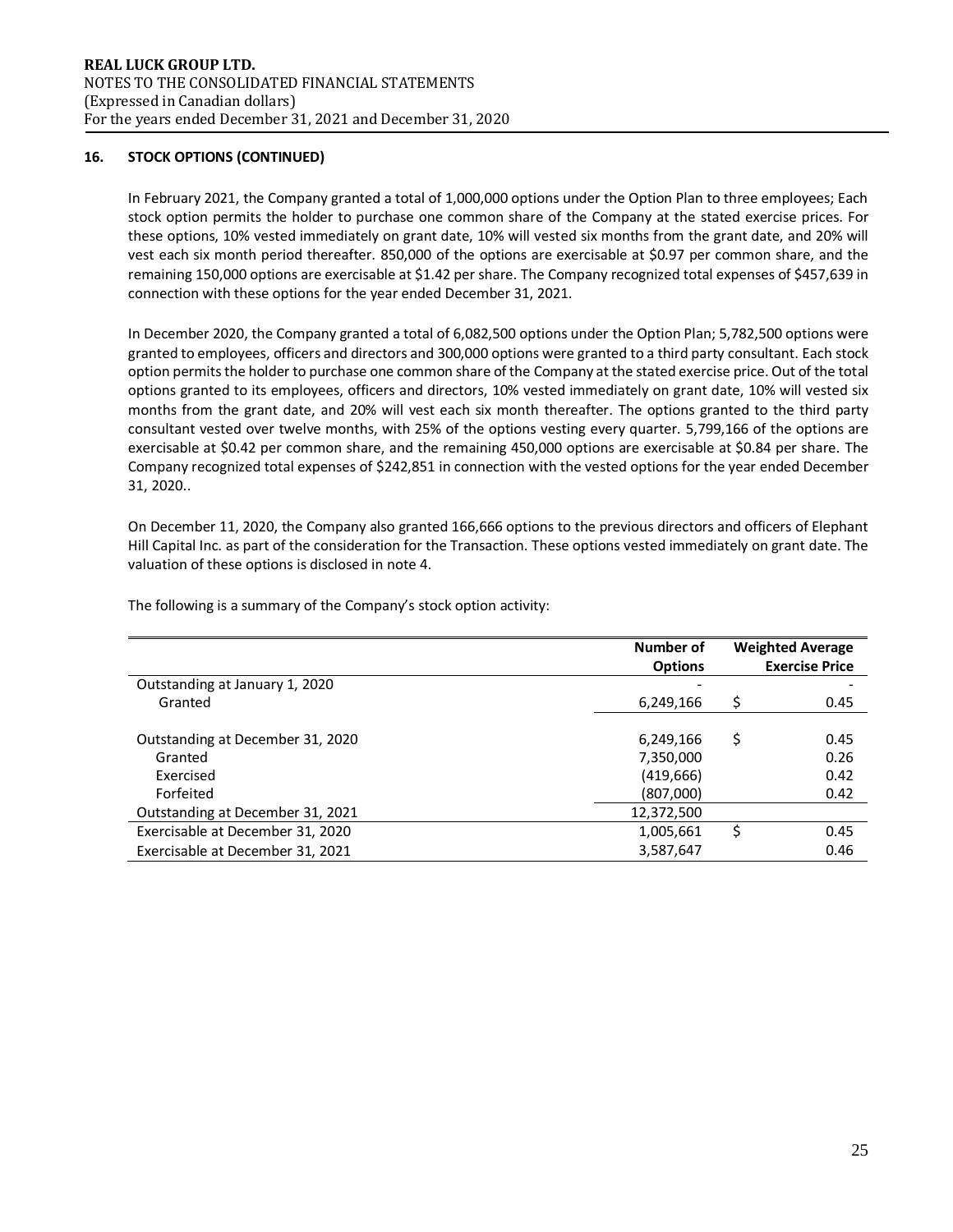## **16. STOCK OPTIONS (CONTINUED)**

Stock options at December 31, 2021 were as follows:

|                     |                | Outstanding              | <b>Exercisable</b> |                          |  |
|---------------------|----------------|--------------------------|--------------------|--------------------------|--|
|                     |                | Weighted                 |                    | Weighted                 |  |
|                     |                | <b>Average Remaining</b> |                    | <b>Average Remaining</b> |  |
|                     | Number of      | <b>Contractual Life</b>  | Number of          | <b>Contractual Life</b>  |  |
| Exercise price (\$) | <b>Options</b> | (years)                  | <b>Options</b>     | (years)                  |  |
| 0.42                | 4,272,500      | 3.95                     | 1,880,000          | 3.95                     |  |
| 0.42                | 300,000        | 1.87                     | 300,000            | 1.87                     |  |
| 0.84                | 450.000        | 1.98                     | 180,000            | 1.98                     |  |
| 0.97                | 850,000        | 2.10                     | 320,000            | 2.10                     |  |
| 1.42                | 150,000        | 2.13                     | 30,000             | 2.13                     |  |
| 0.62                | 1,150,000      | 3.23                     | 320,000            | 3.23                     |  |
| 0.63                | 200,000        | 2.48                     | 40,000             | 2.48                     |  |
| 0.28                | 150,000        | 2.73                     | 15,000             | 2.73                     |  |
| 0.21                | 4,850,000      | 2.97                     | 502,647            | 2.97                     |  |
|                     | 12,372,500     | 3.19                     | 3,587,647          | 3.27                     |  |

During the year ended December 31, 2021, the Company recognized \$1,889,557 (2020 - \$242,851) in share-based payment expense related to the vesting of options.

Details of the fair value of options granted and the assumptions used in the Black-Scholes option pricing model are as follows:

|                                            | December 31, 2021 December 31, 2020 |            |
|--------------------------------------------|-------------------------------------|------------|
| Weighted average fair value of options (1) | 0.25                                | 0.29       |
| Weighted average risk-free interest rate   | 0.47%                               | 0.41%      |
| Weighted average estimated life            | 3.78 years                          | 4.64 years |
| Weighted average expected volatility $(2)$ | 108%                                | 116%       |
| Weighted average expected dividend yield   | 0.00%                               | 0.00%      |

(1) Of the options outstanding, 1,150,000 were granted with certain non-market performance conditions which were factored into the pricing model using estimated milestone completion dates.

(2) Volatility is calculated based on the change in historical stock prices over the expected life of the options.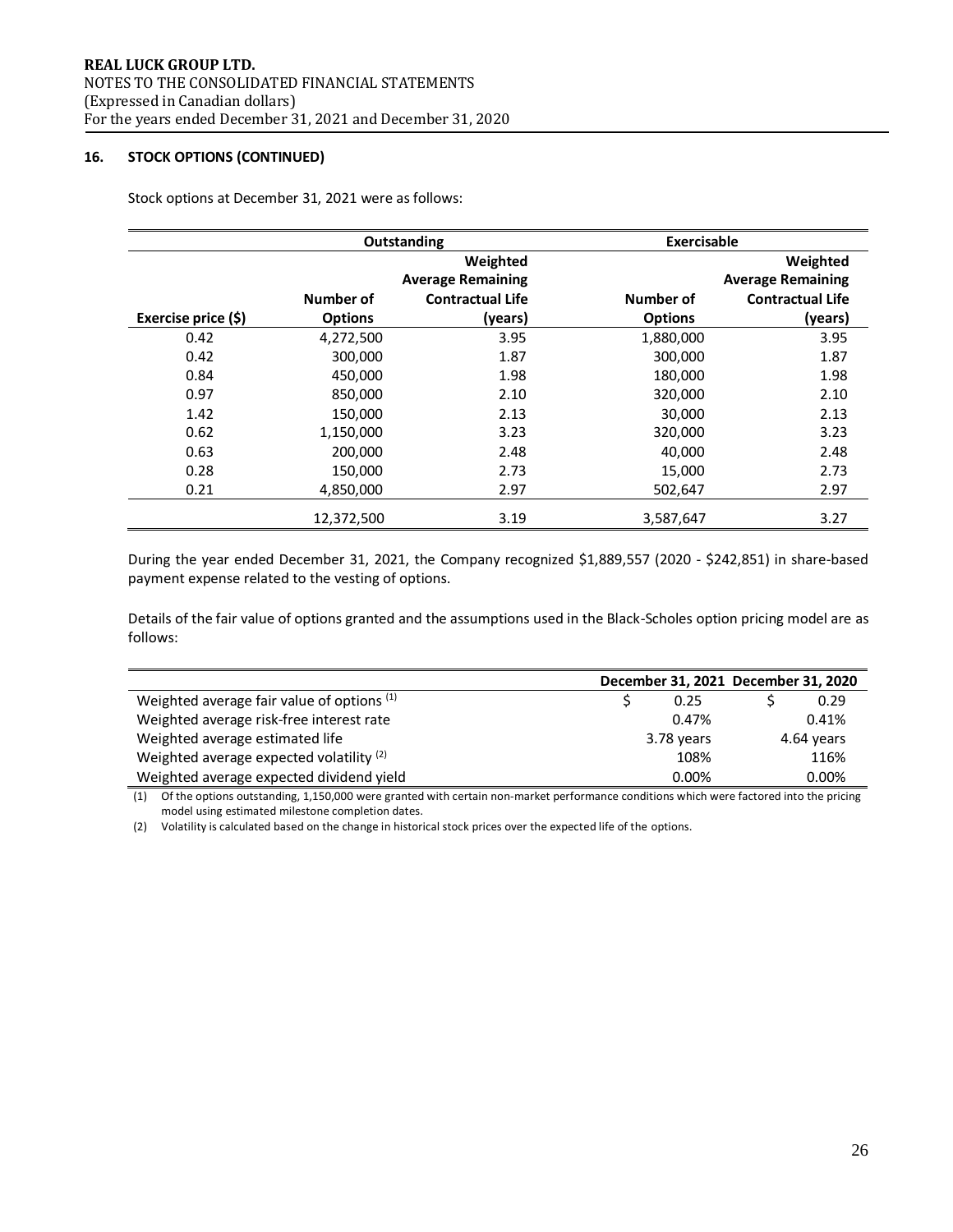# **17. WARRANTS**

The following is a continuity of the Company's warrants:

|                                  | Number of       |   | <b>Weighted Average</b> |
|----------------------------------|-----------------|---|-------------------------|
|                                  | <b>Warrants</b> |   | <b>Exercise Price</b>   |
| Outstanding at January 1, 2020   | 1,831,339       | S | 0.61                    |
| Issued - unit warrants           | 7,581,553       |   | 0.63                    |
| Issued - advisory warrants       | 1,191,544       |   | 0.42                    |
| Outstanding at December 31, 2020 | 10,604,436      |   | 0.60                    |
| Exercised - unit warrants        | (2,046,000)     |   | 0.63                    |
| Exercised - advisory warrants    | (448,875)       |   | 0.42                    |
| Issued – unit warrants           | 224,438         |   | 0.63                    |
| Issued - special unit warrants   | 7,789,591       |   | 1.50                    |
| Issued - agent warrants          | 1,186,985       |   | 1.20                    |
| Outstanding at December 31, 2021 | 17,310,575      |   | 1.05                    |

During the year ended December 31, 2020, Luckbox issued unit warrants as part of the subscription units under completed private placement financings and advisory warrants, as compensation to agents in connection with the financings. Each unit warrant entitles the holder to purchase one common share at \$0.63 per share for two years following the Transaction. Each advisory warrant entitles the holder to purchase one unit comprised of one common share and one half of one warrant at \$0.42 per unit for two years following the Transaction. The Company recognized a total warrant reserve of \$289,902 for advisory warrants issued in fiscal 2020.

On March 9, 2021, 14,837,317 special warrants and 741,865 corporate finance fee special warrants were exercised and converted under a private placement, resulting in the issuance of common shares and 7,789,591 warrants and 1,186,985 agent warrants (see note 14 for more information regarding this private placement).

Warrants outstanding at December 31, 2021 were as follows:

|                |                        | Number of Warrants |
|----------------|------------------------|--------------------|
| Exercise Price | <b>Expiration Date</b> | Outstanding        |
| \$0.42         | December 11, 2022      | 925,574            |
| \$0.63         | December 11, 2022      | 7,408,425          |
| \$1.50         | March 9, 2024          | 7,789,591          |
| \$1.20         | March 9, 2024          | 1,186,985          |
|                |                        | 17,310,575         |

The weighted average remaining contractual life of warrants outstanding as of December 31, 2021 was 1.8 years (December 31, 2020 – 1.95 years).

Details of the fair value of agent warrants granted and the assumptions used in the Black-Scholes option pricing model are as follows:

|                              | December 31, 2021 |         |  |
|------------------------------|-------------------|---------|--|
| Fair value of agent warrants |                   | 0.807   |  |
| Risk-free interest rate      |                   | 0.50%   |  |
| Estimated life               |                   | 3 years |  |
| Expected volatility          |                   | 112%    |  |
| Expected dividend yield      |                   | 0.00%   |  |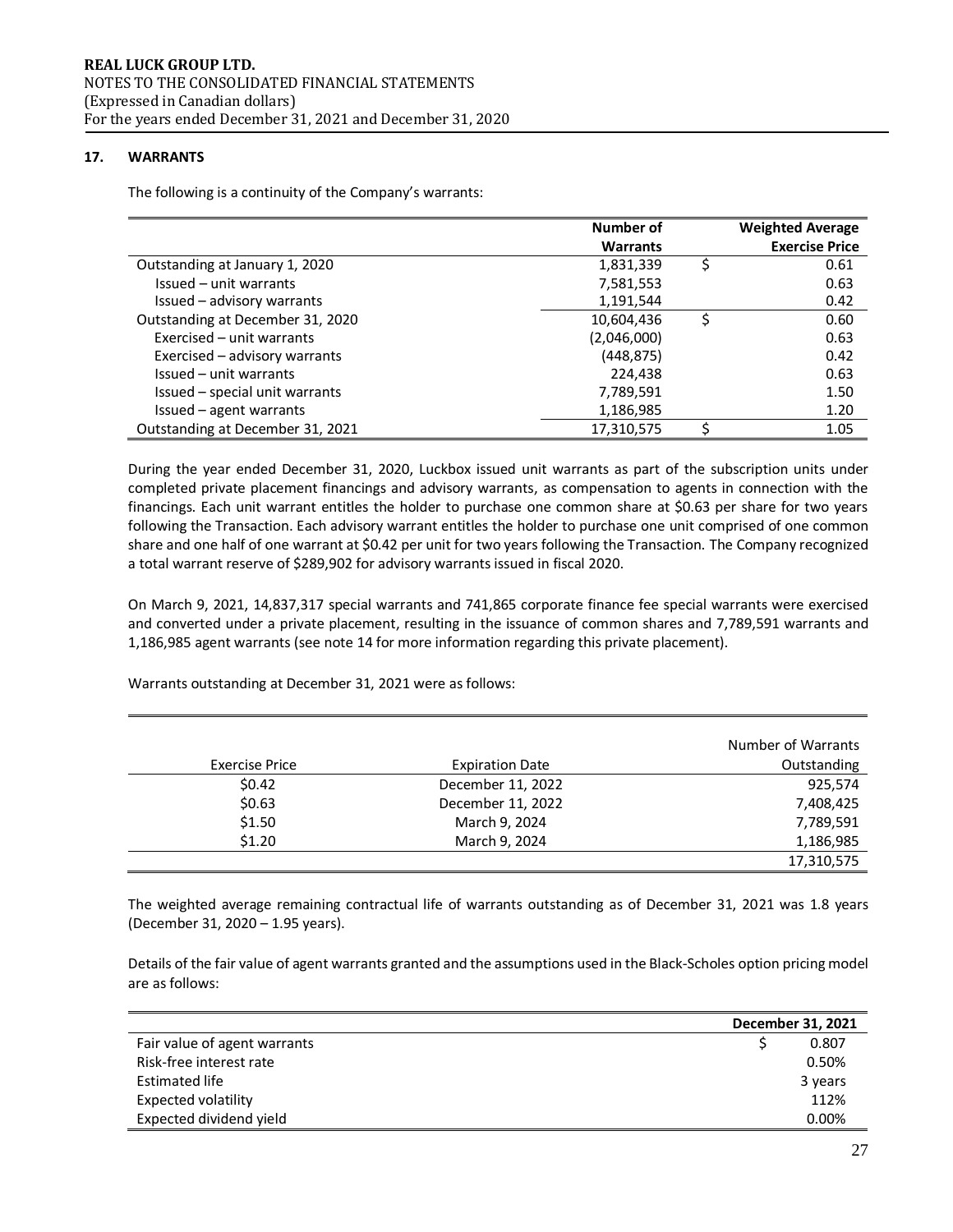## **18. ACQUISITION OF NON-CONTROLLING INTEREST**

On May 15, 2020, Luckbox acquired the remaining 20% interest in RTGH from Luckbox Limited for 1,801,394 Luckbox common shares as consideration. The fair value of Luckbox shares was determined to be \$0.33, based on the estimated share price under the most recent private placement, for an aggregate consideration of \$639,495. The difference between the consideration paid and the carrying amount of the non-controlling interest on acquisition date was recorded as a charge to equity.

Prior to the acquisition, on May 14, 2020, Luckbox received a total of 1,880,020 Luckbox common shares from two existing shareholders for \$nil consideration to be used as consideration for the acquisition of non-controlling interest.

## **19. RELATED PARTY TRANSACTIONS**

Related parties include key management personnel and Luckbox Limited, a company under common control by two directors of the Company.

Key management personnel include those persons having authority and responsibility for planning, directing and controlling the activities of the Company as a whole. The Company has determined that key management personnel consist of members of the Company's Board of Directors and corporate officers. The remuneration of key management personnel during the year ended December 31, 2021 and 2020 was as follows:

|                            | December 31,<br>2021 | December 31,<br>2020 |
|----------------------------|----------------------|----------------------|
|                            |                      |                      |
| Salaries and director fees | 786,120              | 413,778              |
| Share-based compensation   | 1,179,808            | 558,115              |
|                            | 1,965,928            | 971,893              |

Refer to note 14 and note 15 for discussion of the share-based payments issued to related parties.

#### **Due from a related party**

As at December 31, 2021, due from a related party balance of \$36,481 (December 31, 2020 - \$36,062) represents amounts due from a director. The balance solely consists of a loan amount denominated in GBP of £20,000 that was advanced to the director on October 8, 2019, is interest bearing at 3%, is repayable by October 7, 2022 and is secured by 33,000 shares of the Company held by the director. For the year ended December 31, 2021, the accrued interest on the loan is \$1,034 (2020 - \$1,265) and has been recognized as interest income in profit and loss.

#### **Due to a related party**

Included in accounts payable and accrued liabilities as at December 31, 2021 is an amount of \$2500 (December 31, 2020 - \$26,178) owed to key management personnel members of the Company. The amount is unsecured, noninterest bearing and is repayable upon demand.

Included in accounts payable and accrued liabilities as at December 31, 2021 is an amount of \$14,805 (December 31, 2020 - \$2,988) due to Luckbox Limited, a related party under common control.

As at December 31, 2020, \$28,695 was due to a member of key management. The full balance was repaid during the year ended December 31, 2021.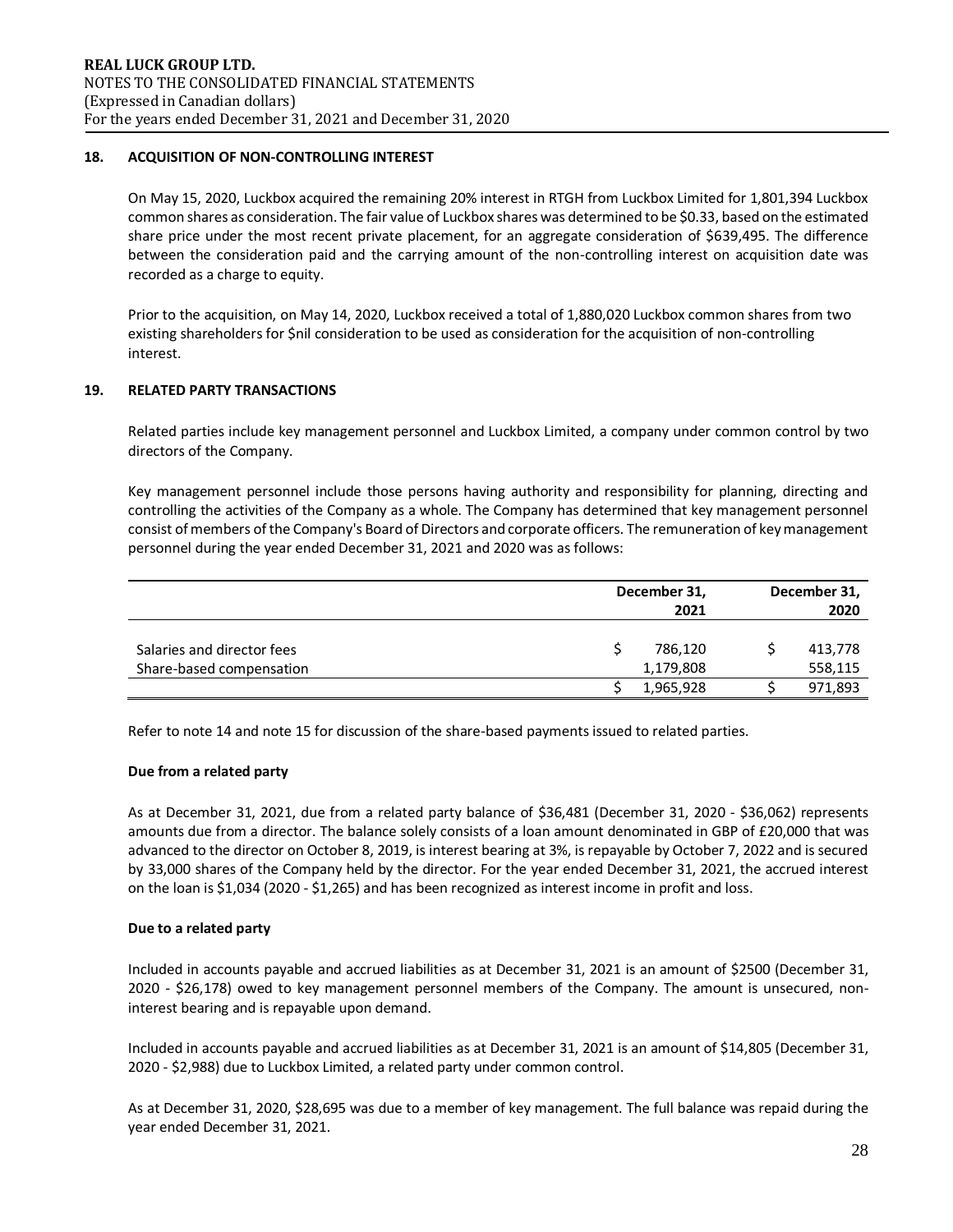## **20. COST OF SALES**

|                                                                 | December 31,<br>2021 | December 31,<br>2020 |                   |  |
|-----------------------------------------------------------------|----------------------|----------------------|-------------------|--|
| Third-party fees for platform and service provider<br>Free bets | 277.994<br>12,292    |                      | 223,948<br>63,999 |  |
|                                                                 | 290,286              |                      | 287,947           |  |

# **21. GEOGRAPHICAL SEGMENT INFORMATION**

The Company operates under one operating segment being that of an online esports betting company with online casino added on December 31, 2021. The Company's revenue and non-current assets are located as follows:

|                    | December 31, 2021 |             |  |                 |      | December 31, 2020 |  |             |  |                   |             |
|--------------------|-------------------|-------------|--|-----------------|------|-------------------|--|-------------|--|-------------------|-------------|
|                    |                   | Isle of Man |  | <b>Bulgaria</b> |      | Total             |  | Isle of Man |  | <b>Bulgaria</b>   | Total       |
|                    |                   |             |  |                 |      |                   |  |             |  |                   |             |
| Revenue            |                   | 25,174 \$   |  |                 | $-S$ | 25.174            |  | 75.480 \$   |  |                   | $-S$ 75.480 |
| Non-current assets |                   | 102.211     |  | 68.618          |      | 170.829           |  | 154,514     |  | 93,412 \$ 247,926 |             |

#### **22. INCOME TAXES**

The Company's effective income tax rate for the fiscal year ended December 31, 2021 differs from the statutory tax rate that would be obtained by applying the combined Canadian basic federal and provincial income tax rate to the net loss before income taxes. These differences result from the following items:

|                                                                 | December 31, 2021 | December 31, 2020 |
|-----------------------------------------------------------------|-------------------|-------------------|
| Net loss before income taxes                                    | \$ (8,625,373)    | (5,492,388)       |
| Canadian statutory income tax rate                              | 23%               | 24%               |
| Expected income tax recovery                                    | (1,983,836)       | (1,318,173)       |
| Impact of differences in foreign tax rates and foreign exchange | 1,175,776         | 1,168,752         |
| Change in unrecognized deductible temporary differences         | 380,569           | 92,992            |
| Non-deductible expenses                                         | 435,083           | 50,646            |
| Impact of tax rate changes and other                            | (1,531)           | 8,908             |
| Income tax expenses                                             | 6,601             | 3,125             |

The Company's provision for income taxes is allocated as follows:

|                       | December 31, 2021 | <b>December 31, 2020</b> |         |  |
|-----------------------|-------------------|--------------------------|---------|--|
| Current tax expense   | 6.061             |                          | 5,172   |  |
| Deferred tax recovery |                   |                          | (2,047) |  |
| Income tax expense    | 6.061             |                          | 3,125   |  |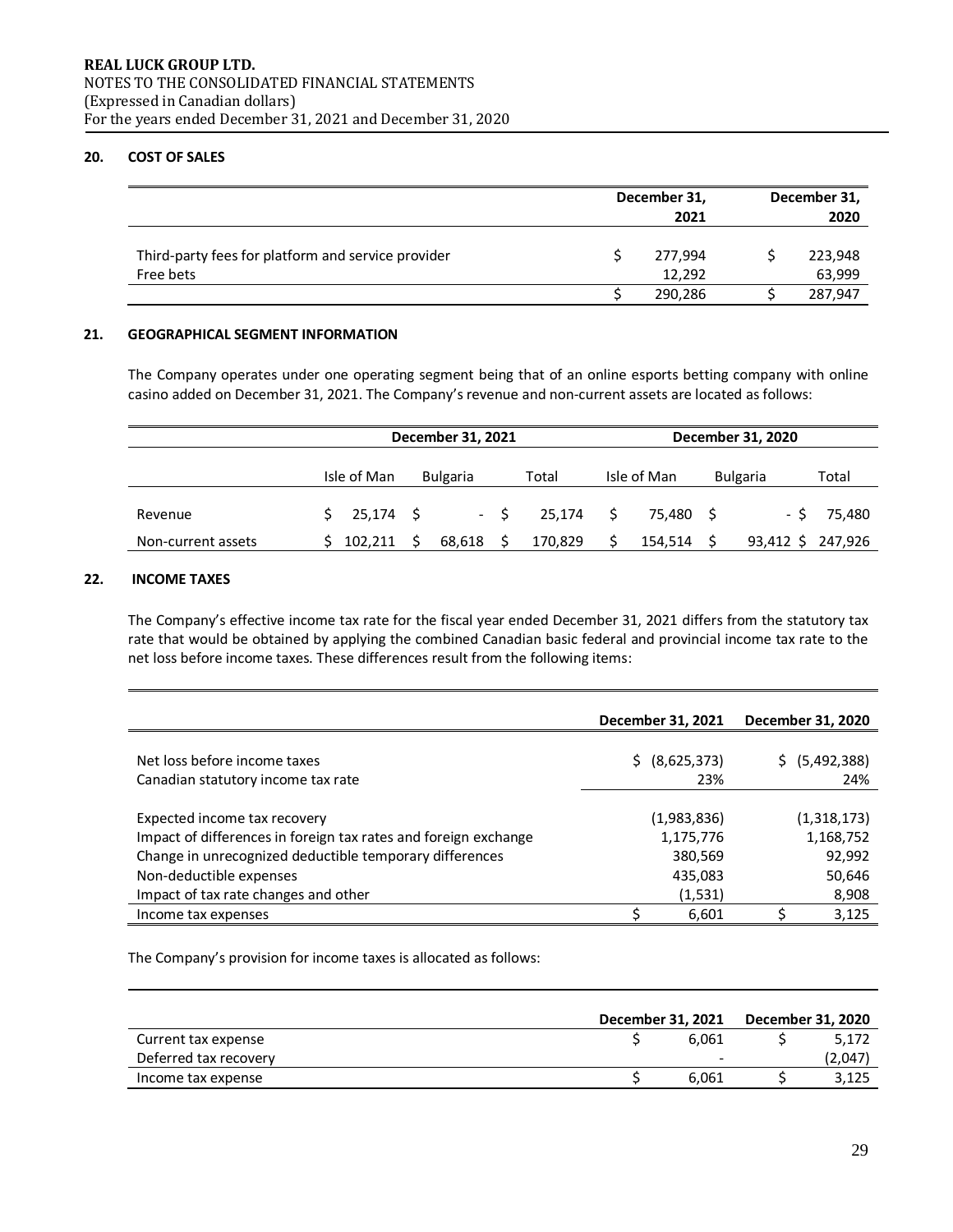# **22. INCOME TAXES (CONTINUED)**

Deferred taxes reflect the tax effects of temporary differences between the carrying amounts of assets and liabilities for financial reporting purposes and their tax values. Details of deferred tax assets and liabilities are as follows:

|                                   | December 31, 2021 |  |         |  |
|-----------------------------------|-------------------|--|---------|--|
| Deferred tax assets (liabilities) |                   |  |         |  |
| Employee benefits                 | 9,699             |  | 8,793   |  |
| Right of use assets               | (6,406)           |  | (9,587) |  |
| Lease liabilities                 | 6,406             |  | 8,788   |  |
| Net deferred tax asset            | 9.699             |  | 7,994   |  |

At December 31, 2021, the Company recognized \$9,699 (December 31, 2020 - \$7,994) of deferred tax assets in excess of profits arising from its existing taxable temporary differences as the Company expects to utilize these deductible temporary differences against future taxable profits from revenues from its Bulgarian operations.

The unrecognized deductible temporary differences as at December 31, 2021 and December 31, 2020 were comprised of the following:

|                             | December 31, 2021 | December 31, 2020 |         |  |
|-----------------------------|-------------------|-------------------|---------|--|
| Share issuance costs        | 2,786,702         |                   | 44.940  |  |
| Canadian non-capital losses | 2,961,260         |                   | 589,882 |  |
|                             | 5,747,962         |                   | 634,822 |  |

The Canadian non-capital losses expire between 2037 to 2041. Canadian non-capital losses arising before the reverse takeover are restricted in their use under Canadian income tax law and may not be available for future use.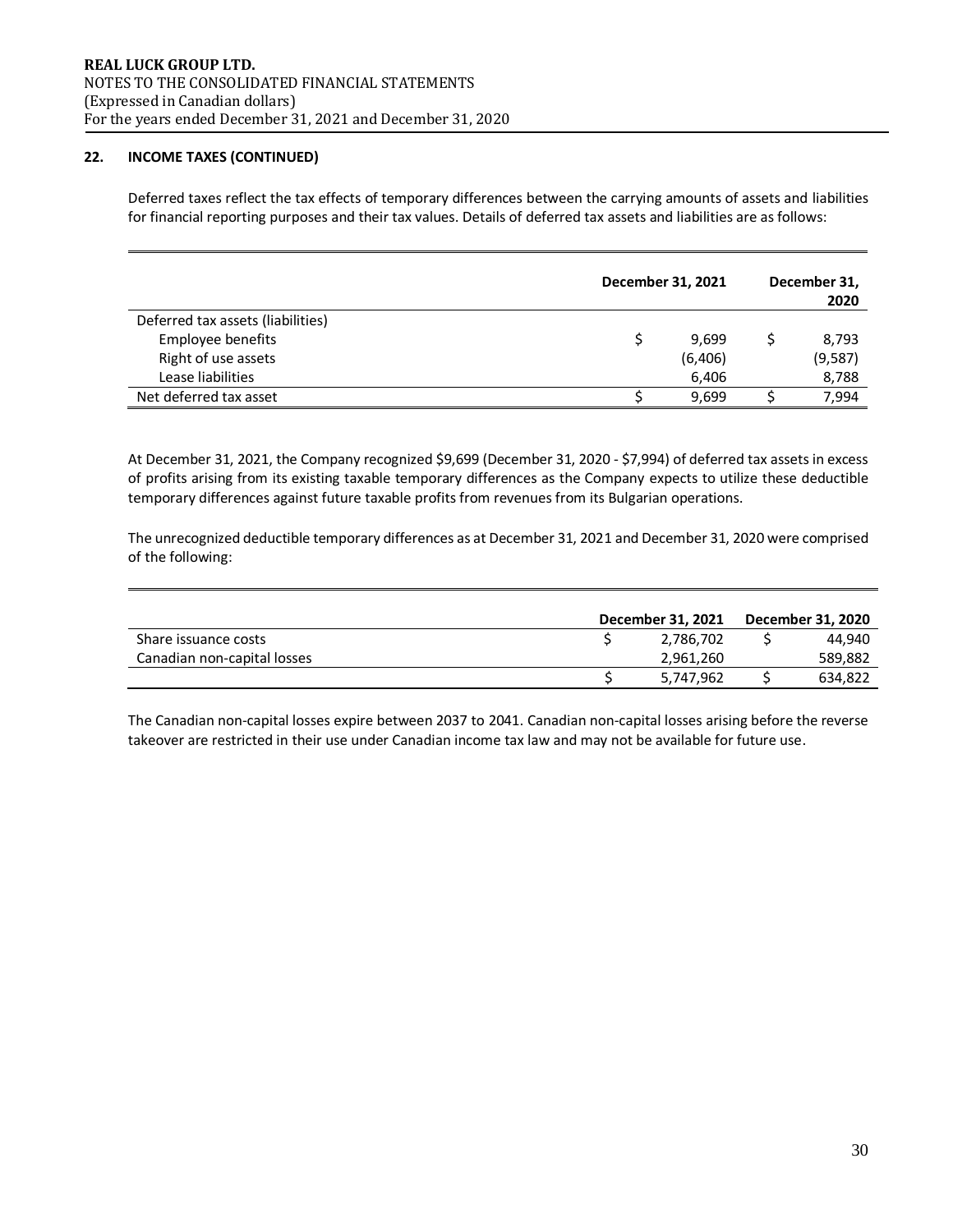## **23. FINANCIAL INSTRUMENT RISK MANAGEMENT**

#### **Credit risk**

Credit risk is the risk of financial loss to the Company if a counterparty to a financial instrument fails to meet its contractual obligations and arises principally from cash, other receivables and due from related party.

The Company limits its exposure to credit loss on cash by placing its cash with reputable financial institutions. The exposure to credit loss on other receivables is limited as other receivables are primarily comprised of money deposited on a reputable and secured payment platform. The exposure to credit loss on due from a related party is limited as the amount is secured by the companies owned by the related party. The maximum exposure to credit risk is reflected in the carrying amounts for cash, other receivables and due from a related party.

#### **Liquidity risk**

Liquidity risk is the risk that the Company will not be able to meet its financial obligations as they fall due. Management controls and monitors the Company's cash flow on a regular basis, including forecasting future cash flows.

To date, the Company's primary source of funding has been the issuance of equity securities for cash, primarily through private placements.

The following is an analysis of the contractual maturities of the Company's financial liabilities as at December 31, 2021:

|                   |                 | Between one and |
|-------------------|-----------------|-----------------|
|                   | Within one year | five years      |
| Accounts payable  | 1,000,056       |                 |
| Lease obligations | 40.401          | 23,617          |
|                   | 1,040,457       | 23,617          |

#### **Foreign exchange risk**

Foreign currency risk is the risk that the fair values of future cash flows of a financial instrument will fluctuate because they are denominated in currencies that differ from the respective functional currency. The Company and its subsidiaries are exposed to currency risk as it has transactions denominated in currencies that are different from their functional currencies. The Company does not hedge its exposure to fluctuations in foreign exchange rates.

As at December 31, 2021, the Company's significant foreign exchange currency exposure on its financial instruments, expressed in Canadian dollars was as follows:

|                          | <b>BGN</b> | <b>GBP</b>               | <b>EUR</b> | <b>USD</b> |
|--------------------------|------------|--------------------------|------------|------------|
| Cash                     | 65,103     | 462,382                  | 294,133    | \$<br>6    |
| Restricted cash          |            | 93,102                   |            |            |
| Other receivables        | 351        | 20,047                   | 94,713     | (20, 031)  |
| Due from a related party |            | 36,481                   |            |            |
| Accounts payable         | (217, 920) | (369, 925)               | (29, 452)  | (20, 669)  |
| Lease liabilities        | (64, 018)  | $\overline{\phantom{0}}$ |            |            |
| Net exposure             | (216,484)  | 242,087                  | 359,394    | (40, 694)  |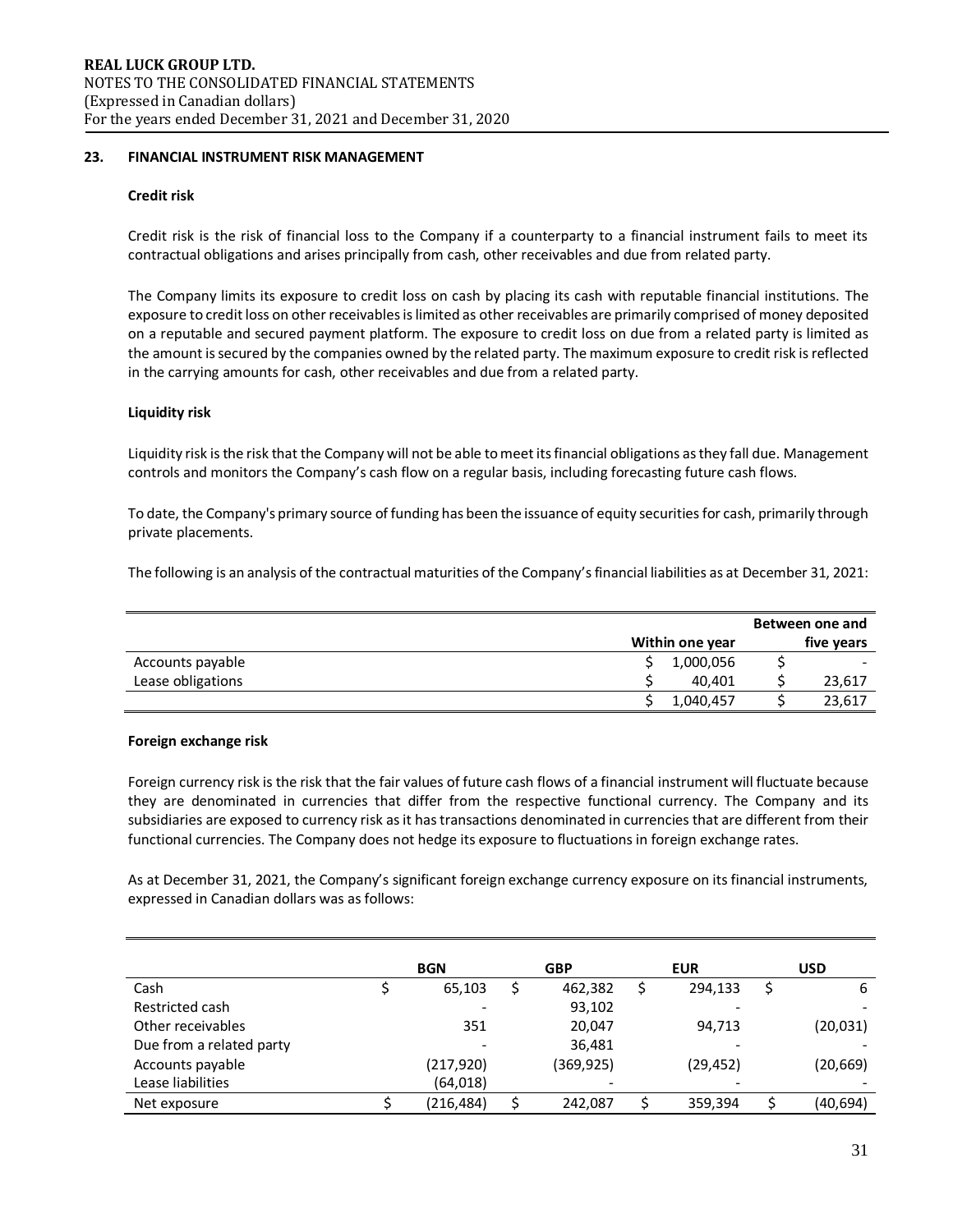# **23. FINANCIAL INSTRUMENT RISK MANAGEMENT (CONTINUED)**

The table below details the effect on earnings on earnings before tax of a 10% strengthening or weakening of the CAD exchange rates as at December 31, 2021 on items denominated in BGN, GBP, EUR and USD:

|                       | 10%           | 10%       |
|-----------------------|---------------|-----------|
|                       | Strengthening | Weakening |
| CAD:GBP exchange rate | 41.390        | (41, 390) |
| CAD:USD exchange rate | (5, 167)      | 5,167     |
| CAD:EUR exchange rate | 51,757        | (51, 757) |
| CAD:BGN exchange rate | (15,940)      | 15,940    |
|                       | 72.040        | (72,040)  |

## **Capital Management**

The Company's capital includes its working capital and share capital. The Company's objective when managing capital is to safeguard the Company's ability to continue as a going concern in order to provide future returns for shareholders and maintain an optimal capital structure. In order to maintain or adjust the capital structure, the Company may adjust the amount of dividends paid to shareholders, return capital to shareholders, issue new shares or sell assets to reduce debt.

# **Basis of Fair Value**

Financial instruments measured at fair value are classified into one of three levels in the fair value hierarchy according to the relative reliability of the inputs used to estimate the fair values. The three levels of the fair value hierarchy are:

- Level 1 Unadjusted quoted prices in active markets for identical assets or liabilities;
- Level 2 Inputs other than quoted prices that are observable for the asset or liability either directly or indirectly; and
- Level 3 Inputs that are not based on observable market data.

The carrying value of the Company's financial assets and liabilities as at December 31, 2021 and 2020 approximate their fair value due to their short terms to maturity.

The carrying value of lease liabilities where interest is charged at a fixed rate is not significantly different from the fair value.